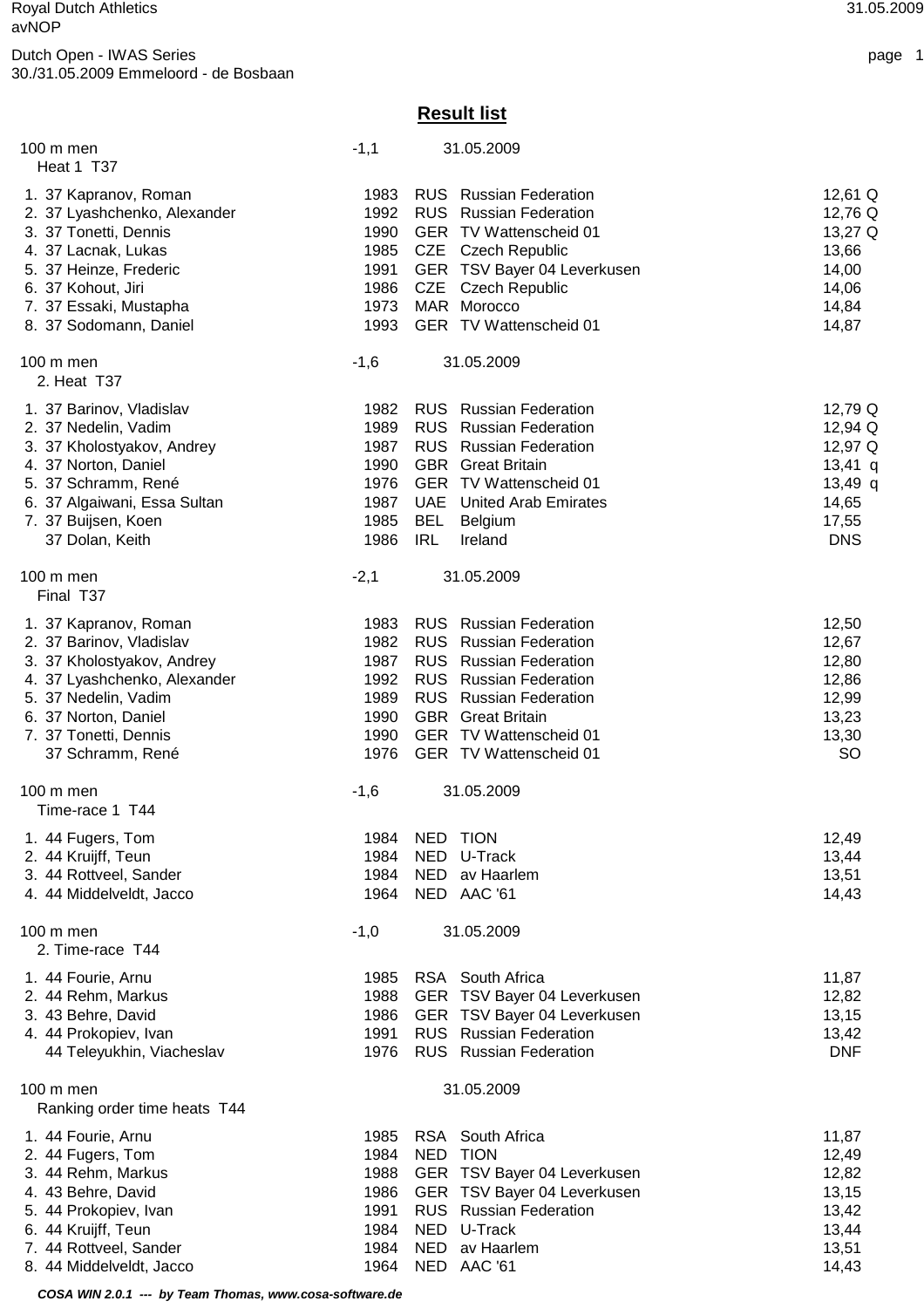| Dutch<br>Open - IWAS Series           | .05.2009 |
|---------------------------------------|----------|
| 30./31.05.2009 Emmeloord - de Bosbaan | page     |

| noch 100 m men<br>Ranking order time heats T44                                                                                                                                                           | $-1,0$                                                       |                    | 31.05.2009                                                                                                                                                                                |                                                                      |                                                      |
|----------------------------------------------------------------------------------------------------------------------------------------------------------------------------------------------------------|--------------------------------------------------------------|--------------------|-------------------------------------------------------------------------------------------------------------------------------------------------------------------------------------------|----------------------------------------------------------------------|------------------------------------------------------|
| 44 Teleyukhin, Viacheslav                                                                                                                                                                                | 1976                                                         |                    | <b>RUS</b> Russian Federation                                                                                                                                                             | <b>DNF</b>                                                           |                                                      |
| 100 m men<br>Final T54                                                                                                                                                                                   | $-4,4$                                                       |                    | 31.05.2009                                                                                                                                                                                |                                                                      |                                                      |
| 1. 54 van Weeghel, Kenny<br>2. 54 Schuh, Marc<br>3. 54 Hug, Marcel<br>4. 54 Vahdani, Mohammad<br>5. 54 Almers, Niklas<br>6. 54 Orru, Raffaele<br>7. 54 Mohammad, Fahad<br>8. 54 Janssens, Sam            | 1980<br>1989<br>1986<br>1979<br>1991<br>1990<br>1993<br>1993 | SUI<br><b>NED</b>  | NED KNAU<br><b>GER TV Herkenrath</b><br>Switzerland<br><b>UAE</b> United Arab Emirates<br>SWE Sweden<br>Sprint<br><b>UAE</b> United Arab Emirates<br>NED Sprint                           | 15,16<br>15,39<br>15,40<br>15,75<br>16,20<br>17,96<br>18,26<br>21,34 |                                                      |
| 100 m wheelchair men<br>Final pointscore                                                                                                                                                                 | $-2,9$                                                       |                    | 31.05.2009                                                                                                                                                                                |                                                                      |                                                      |
| 1. 34 Pijs, Bart<br>2. 53 Rusch, Stefan<br>3. 33 Hoekstra, Arne                                                                                                                                          | 1983<br>1993<br>1981                                         | NED GSE<br>NED GSE | NED Sprint                                                                                                                                                                                | 20,33<br>20,02<br>32,70                                              | 598<br>482<br>123                                    |
| 100 m men<br>Final pointscore                                                                                                                                                                            | $-0,9$                                                       |                    | 31.05.2009                                                                                                                                                                                |                                                                      |                                                      |
| 1. 12 Langenhoven, Hilton<br>2. 13 Lembeck, Marc<br>3. 13 Ball, James<br>4. 11 Magd, Ibrahim                                                                                                             | 1983<br>1989<br>1991<br>1977                                 | <b>GBR</b>         | RSA South Africa<br>GER TSV Bayer 04 Leverkusen<br><b>Great Britain</b><br>DEN Denmark                                                                                                    | 11,50<br>12,23<br>12,32<br>14,15                                     | 890<br>758<br>745<br>586                             |
| $100 \text{ m}$ men<br>Final T35/T36                                                                                                                                                                     | $-2,5$                                                       |                    | 31.05.2009                                                                                                                                                                                |                                                                      |                                                      |
| 1. 35 Kurochkin, Evgeny<br>2. 36 Mielczarek, Marcin<br>3. 36 Zhirnov, Andrey<br>4. 36 Robert, Jonathan<br>5. 36 Ahmed Essa, Hassan<br>6. 36 De Loght, Kevin<br>7. 36 Sultanov, Ilmir<br>8. 36 List, Theo | 1982<br>1982<br>1991<br>1991<br>1986<br>1986<br>1991<br>1950 | UAE<br>BEL         | <b>RUS</b> Russian Federation<br>POL Poland<br>RUS Russian Federation<br>FRA France<br><b>United Arab Emirates</b><br><b>Belgium</b><br><b>RUS</b> Russian Federation<br>NED av Wieringen | 13,04<br>12,88<br>13,48<br>14,41<br>14,55<br>14,61<br>14,74<br>19,76 | 922<br>902<br>818<br>700<br>684<br>677<br>662<br>240 |
| 100 m men<br>Final T38/42/46                                                                                                                                                                             | $-1,3$                                                       |                    | 31.05.2009                                                                                                                                                                                |                                                                      |                                                      |
| 1. 46 Nosulenko, Yuri<br>2. 42 Popow, Heinrich<br>3. 42 Yamamoto, Atushi<br>4. 46 Roos, David<br>5. 46 Hoffmann, Christopher<br>6. 42 Jerabek, Andreas<br>38 Cepak, Ales                                 | 1988<br>1983<br>1982<br>1982<br>1988<br>1964<br>1992         | <b>JPN</b>         | <b>RUS</b> Russian Federation<br>GER TSV Bayer 04 Leverkusen<br>Japan<br>RSA South Africa<br>GER TSV Bayer 04 Leverkusen<br>AUT Austria<br>CZE Czech Republic                             | 11,50<br>13,20<br>13,68<br>12,07<br>12,28<br>15,09<br><b>DNS</b>     | 915<br>903<br>836<br>824<br>793<br>665               |
| 200 m men<br>Heat 1 T37                                                                                                                                                                                  | $-1,5$                                                       |                    | 31.05.2009                                                                                                                                                                                |                                                                      |                                                      |
| 1. 37 Lyashchenko, Alexander<br>2. 37 Schramm, René<br>3. 37 Tonetti, Dennis<br>4. 37 Essaki, Mustapha                                                                                                   | 1992<br>1976<br>1990<br>1973                                 |                    | <b>RUS</b> Russian Federation<br>GER TV Wattenscheid 01<br>GER TV Wattenscheid 01<br>MAR Morocco                                                                                          | 25,79 Q<br>$27,38$ q<br>28,08<br>31,43                               |                                                      |
| 200 m men<br>Heat 2 T37                                                                                                                                                                                  | $-3,0$                                                       |                    | 31.05.2009                                                                                                                                                                                |                                                                      |                                                      |
| 1. 37 Norton, Daniel<br>2. 37 Kapranov, Roman<br>3. 37 Heinze, Frederic                                                                                                                                  | 1990<br>1983<br>1991                                         |                    | <b>GBR</b> Great Britain<br><b>RUS</b> Russian Federation<br>GER TSV Bayer 04 Leverkusen                                                                                                  | 27,82 Q<br>27,88<br>28,99                                            |                                                      |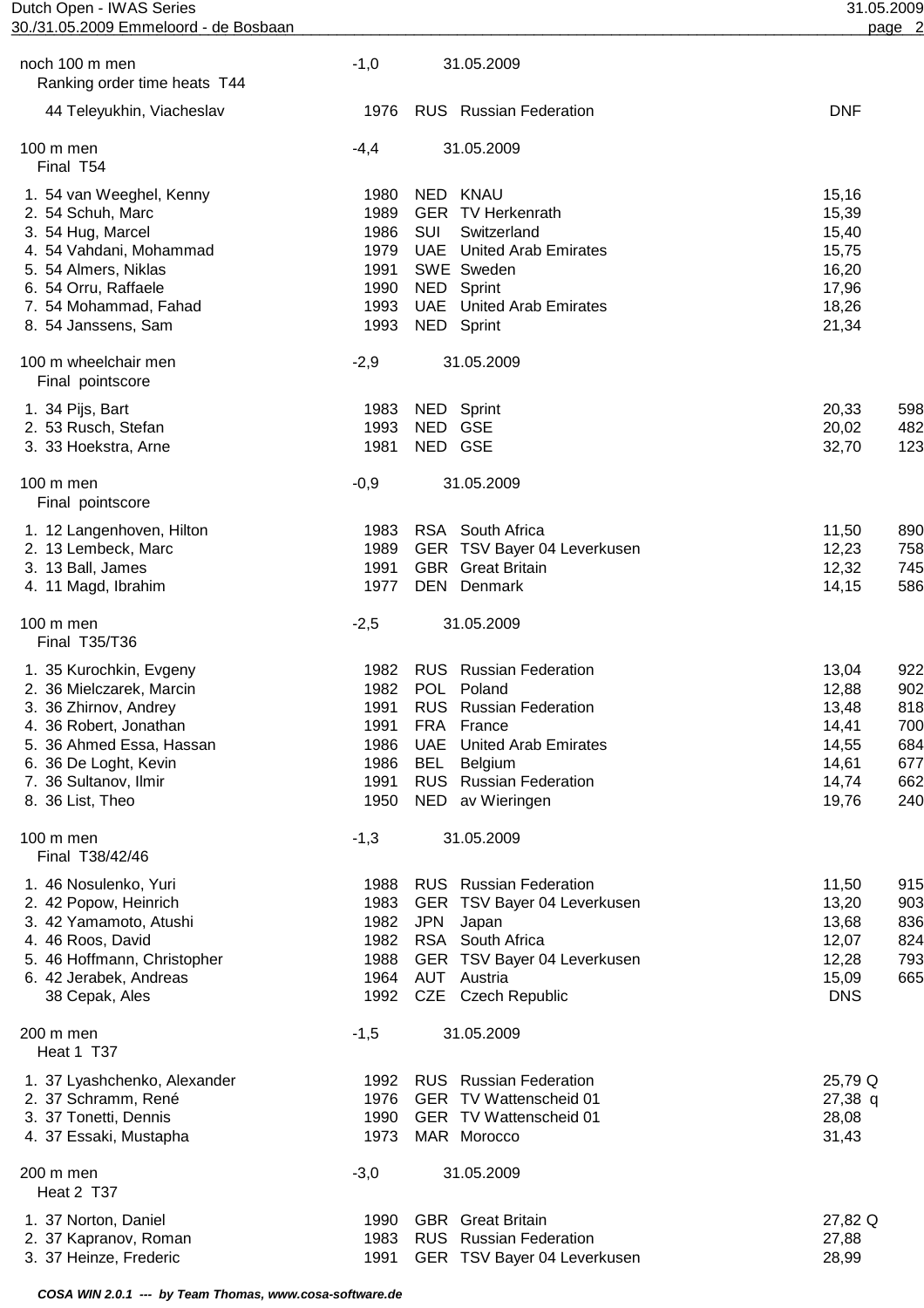| Dutch Open - IWAS Series              | 31.05.2009 |
|---------------------------------------|------------|
| 30./31.05.2009 Emmeloord - de Bosbaan | page       |

| noch 200 m men<br>Heat 2 T37                                                                                                                                  | $-3,0$                                       | 31.05.2009                                                                                                                                                                             |                                                                |
|---------------------------------------------------------------------------------------------------------------------------------------------------------------|----------------------------------------------|----------------------------------------------------------------------------------------------------------------------------------------------------------------------------------------|----------------------------------------------------------------|
| 4. 37 Algaiwani, Essa Sultan<br>5. 37 Sodomann, Daniel                                                                                                        | 1987<br>1993                                 | <b>UAE</b> United Arab Emirates<br>GER TV Wattenscheid 01                                                                                                                              | 29,67<br>31,45                                                 |
| 200 m men<br>Heat 3 T37                                                                                                                                       | $-1,8$                                       | 31.05.2009                                                                                                                                                                             |                                                                |
| 1. 37 Nedelin, Vadim<br>2. 37 Barinov, Vladislav<br>3. 37 Kholostyakov, Andrey<br>4. 37 Dolan, Keith<br>5. 37 Buijsen, Koen                                   | 1989<br>1982<br>1987<br>1986<br>1985         | <b>RUS</b> Russian Federation<br><b>RUS</b> Russian Federation<br><b>RUS</b> Russian Federation<br>IRL<br>Ireland<br><b>BEL</b><br>Belgium                                             | 25,56 Q<br>$25,90$ q<br>$25,94$ q<br>29,06<br>37,71            |
| 200 m men<br>Final T37                                                                                                                                        | $-1,2$                                       | 30.05.2009                                                                                                                                                                             |                                                                |
| 1. 37 Lyashchenko, Alexander<br>2. 37 Kholostyakov, Andrey<br>3. 37 Barinov, Vladislav<br>4. 37 Nedelin, Vadim<br>5. 37 Schramm, René<br>6. 37 Norton, Daniel | 1992<br>1987<br>1982<br>1989<br>1976<br>1990 | <b>RUS</b> Russian Federation<br><b>RUS</b> Russian Federation<br><b>RUS</b> Russian Federation<br><b>RUS</b> Russian Federation<br>GER TV Wattenscheid 01<br><b>GBR</b> Great Britain | 25,62<br>25,72<br>25,82<br>25,83<br>27,37<br>27,63             |
| 200 m wheelchair men<br>Heat 1 T54                                                                                                                            | $-2,9$                                       | 30.05.2009                                                                                                                                                                             |                                                                |
| 1. 54 Schuh, Marc<br>2. 54 Hug, Marcel<br>3. 54 Almers, Niklas<br>4. 54 Orru, Raffaele<br>54 Abramov, Evgeniy                                                 | 1989<br>1986<br>1991<br>1990<br>1986         | <b>GER TV Herkenrath</b><br>SUI<br>Switzerland<br>SWE Sweden<br>NED<br>Sprint<br><b>RUS</b> Russian Federation                                                                         | 26,20 Q<br>26,21 Q<br>$27,31$ q<br>$31,33$ q<br>DQ             |
| 200 m wheelchair men<br>Heat 2 T54                                                                                                                            | $-1,9$                                       | 30.05.2009                                                                                                                                                                             |                                                                |
| 1. 54 van Weeghel, Kenny<br>2. 54 Vahdani, Mohammad<br>3. 54 Mohammad, Fahad<br>4. 54 Janssens, Sam                                                           | 1980<br>1979<br>1993<br>1993                 | <b>NED</b><br><b>KNAU</b><br>UAE<br><b>United Arab Emirates</b><br><b>UAE</b> United Arab Emirates<br>NED Sprint                                                                       | 26,52 Q<br>27,04 Q<br>32,01<br>38,81                           |
| 200 m men<br>Final T54                                                                                                                                        | $-1,3$                                       | 30.05.2009                                                                                                                                                                             |                                                                |
| 1. 54 van Weeghel, Kenny<br>2. 54 Hug, Marcel<br>3. 54 Schuh, Marc<br>4. 54 Vahdani, Mohammad<br>5. 54 Almers, Niklas<br>6. 54 Orru, Raffaele                 | 1980<br>1986<br>1989<br>1979<br>1991<br>1990 | <b>NED</b><br><b>KNAU</b><br>SUI<br>Switzerland<br><b>GER TV Herkenrath</b><br><b>UAE</b> United Arab Emirates<br>SWE Sweden<br>NED Sprint                                             | 26,03<br>26,30<br>26,46<br>26,88<br>28,43<br>30,75             |
| 200 m wheelchair men<br>Final pointscore                                                                                                                      | $-2,0$                                       | 30.05.2009                                                                                                                                                                             |                                                                |
| 1. 34 Pijs, Bart<br>2. 53 Schuiling, Henk<br>3. 53 Rusch, Stefan<br>4. 33 Hoekstra, Arne                                                                      | 1983<br>1983<br>1993<br>1981                 | NED Sprint<br>NED GSE<br>NED GSE<br>NED GSE                                                                                                                                            | 36,47<br>580<br>35,97<br>475<br>37,49<br>415<br>343<br>1:03,01 |
| 200 m men<br>Final pointscore                                                                                                                                 | $-2,4$                                       | 30.05.2009                                                                                                                                                                             |                                                                |
| 1. 13 Lembeck, Marc<br>2. 13 Ball, James<br>3. 11 Magd, Ibrahim                                                                                               | 1989<br>1991<br>1977                         | GER TSV Bayer 04 Leverkusen<br><b>GBR</b> Great Britain<br>DEN Denmark                                                                                                                 | 24,97<br>733<br>25,23<br>715<br>28,95<br>571                   |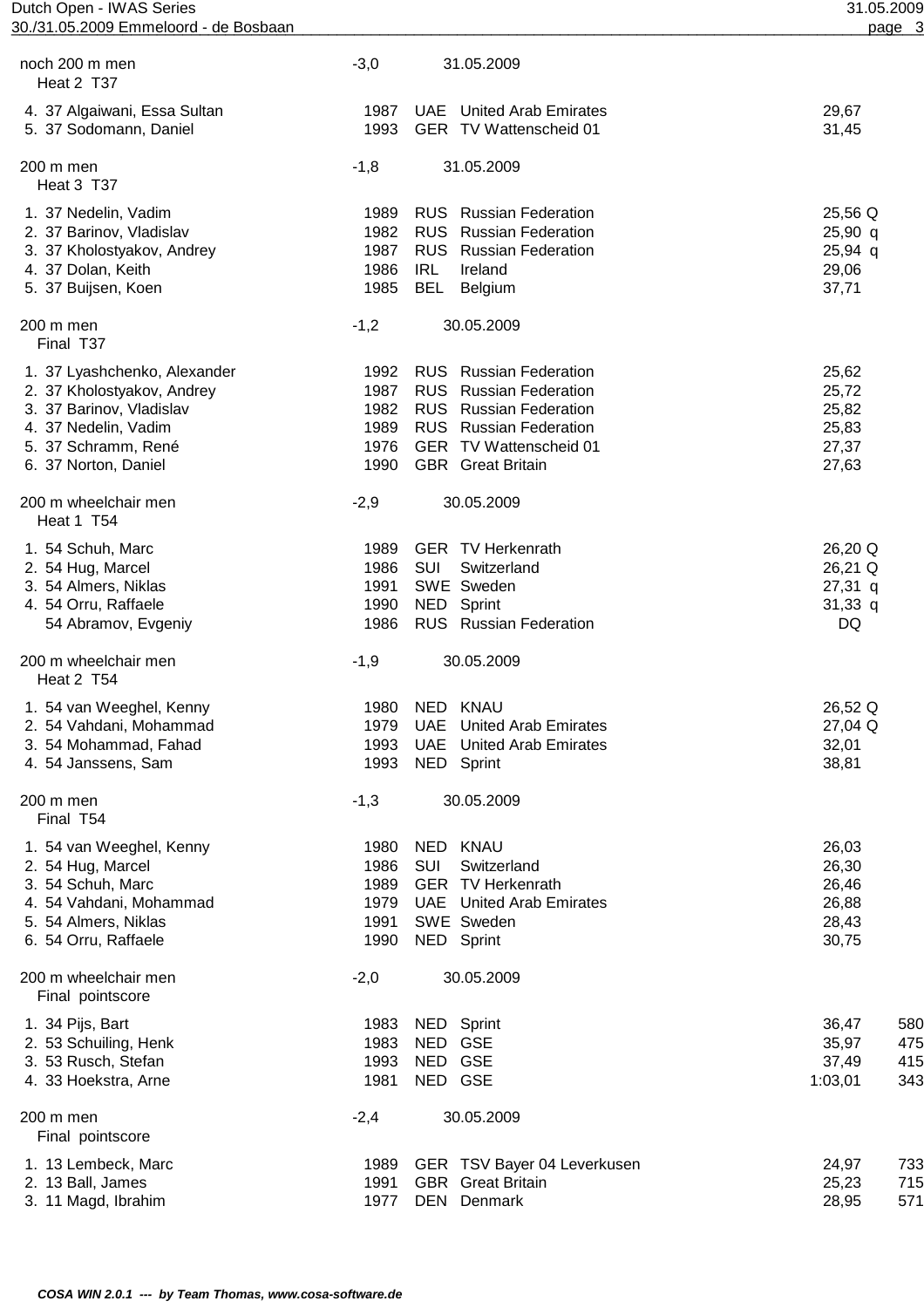| Dutch Open - IWAS Series<br>30./31.05.2009 Emmeloord - de Bosbaan |        |            |                                 |            | 31.05.2009<br>page 4 |
|-------------------------------------------------------------------|--------|------------|---------------------------------|------------|----------------------|
|                                                                   |        |            |                                 |            |                      |
| 200 m men<br>Heat 1 T35/T36                                       | $-0,1$ |            | 30.05.2009                      |            |                      |
| 1. 36 De Loght, Kevin                                             | 1986   | BEL        | <b>Belgium</b>                  | $29,08$ q  | 710                  |
| 2. 36 Ahmed Essa, Hassan                                          | 1986   | <b>UAE</b> | <b>United Arab Emirates</b>     | 30,67 q    | 621                  |
| 3. 36 Robert, Jonathan                                            | 1991   |            | FRA France                      | 31,35      | 586                  |
| 4. 36 List, Theo                                                  | 1950   |            | NED av Wieringen                | 42,08      | 182                  |
| 200 m men<br>Heat 2 T35/T36                                       | $-3,4$ |            | 30.05.2009                      |            |                      |
| 1. 35 Kurochkin, Evgeny                                           | 1982   |            | <b>RUS</b> Russian Federation   | $26,12$ q  | 1044                 |
| 2. 36 Zhirnov, Andrey                                             | 1991   |            | <b>RUS</b> Russian Federation   | 27,07 q    | 837                  |
| 3. 36 Mielczarek, Marcin                                          | 1982   |            | POL Poland                      | $27,13$ q  | 833                  |
| 4. 36 Sultanov, Ilmir                                             | 1991   |            | RUS Russian Federation          | $30,44$ q  | 633                  |
| 200 m men<br>Final T35/T36                                        | $-3,9$ |            | 30.05.2009                      |            |                      |
| 1. 35 Kurochkin, Evgeny                                           | 1982   |            | <b>RUS</b> Russian Federation   | 26,85      | 988                  |
| 2. 36 Mielczarek, Marcin                                          | 1982   | <b>POL</b> | Poland                          | 26,82      | 854                  |
| 3. 36 Zhirnov, Andrey                                             | 1991   |            | <b>RUS</b> Russian Federation   | 27,89      | 783                  |
| 4. 36 De Loght, Kevin                                             | 1986   | BEL        | Belgium                         | 29,66      | 676                  |
| 5. 36 Sultanov, Ilmir                                             | 1991   |            | <b>RUS</b> Russian Federation   | 31,63      | 572                  |
| 6. 36 Ahmed Essa, Hassan                                          | 1986   |            | <b>UAE</b> United Arab Emirates | 33,41      | 488                  |
| 200 m men<br>Final T42/T44                                        | $-2,2$ |            | 30.05.2009                      |            |                      |
| 1. 44 Fourie, Arnu                                                | 1985   |            | RSA South Africa                | 24,24      | 857                  |
| 2. 44 Kruijff, Teun                                               | 1984   | NED.       | U-Track                         | 27,52      | 636                  |
| 3. 44 Prokopiev, Ivan                                             | 1991   |            | RUS Russian Federation          | 27,61      | 631                  |
| 4. 42 Jerabek, Andreas                                            | 1964   |            | AUT Austria                     | 32,82      | 573                  |
| 5. 44 Middelveldt, Jacco                                          | 1964   |            | NED AAC '61                     | 30,28      | 487                  |
| 43 Behre, David                                                   | 1986   |            | GER TSV Bayer 04 Leverkusen     | <b>DNS</b> |                      |
| 200 m men<br>Final T38/T46                                        | $-1,9$ |            | 30.05.2009                      |            |                      |
| 1. 46 Nosulenko, Yuri                                             | 1988   |            | <b>RUS</b> Russian Federation   | 23,14      | 901                  |
| 2. 46 Hoffmann, Christopher                                       | 1988   |            | GER TSV Bayer 04 Leverkusen     | 24,63      | 786                  |
| 3. 38 van der Beke, Koenraad                                      | 1977   | <b>BEL</b> | Belgium                         | 28,26      | 581                  |
| 38 Cepak, Ales                                                    | 1992   |            | CZE Czech Republic              | <b>DNS</b> |                      |
| 400 m men<br>Final T36                                            | $-3,4$ |            | 31.05.2009                      |            |                      |
| 1. 36 Arefiev, Artem                                              | 1984   |            | <b>RUS</b> Russian Federation   | 56,89      |                      |
| 2. 36 Kharagezov, Pavel                                           | 1987   |            | <b>RUS</b> Russian Federation   | 59,13      |                      |
| 3. 36 Rega, Jakub                                                 | 1989   |            | POL Poland                      | 1:02,83    |                      |
| 4. 36 De Loght, Kevin                                             | 1986   | <b>BEL</b> | Belgium                         | 1:07,55    |                      |
| 5. 36 List, Theo                                                  | 1950   |            | NED av Wieringen                | 1:26,86    |                      |
| 400 m men<br>Final T37                                            | $-0,8$ |            | 31.05.2009                      |            |                      |
| 1. 37 Lyashchenko, Alexander                                      | 1992   |            | <b>RUS</b> Russian Federation   | 58,48      |                      |
| 2. 37 Dolan, Keith                                                | 1986   | <b>IRL</b> | Ireland                         | 1:04,17    |                      |
| 3. 37 Essaki, Mustapha                                            | 1973   |            | MAR Morocco                     | 1:12,00    |                      |
| 4. 37 Buijsen, Koen                                               | 1985   | BEL        | Belgium                         | 1:28,01    |                      |
| 400 m wheelchair men<br>Time-race 1 T54                           |        |            | 31.05.2009                      |            |                      |
| 1. 54 Colman, Richard                                             | 1984   |            | AUS Australia                   | 56,55      |                      |
| 2. 54 Orru, Raffaele                                              | 1990   |            | NED Sprint                      | 60,07      |                      |
| 3. 54 Mohammad, Fahad                                             | 1993   |            | <b>UAE</b> United Arab Emirates | 62,39      |                      |
| 4. 54 Strijker, Freek                                             | 1950   |            | NED GSE                         | 65,90      |                      |
| 5. 54 Janssens, Sam                                               | 1993   |            | NED Sprint                      | 71,30      |                      |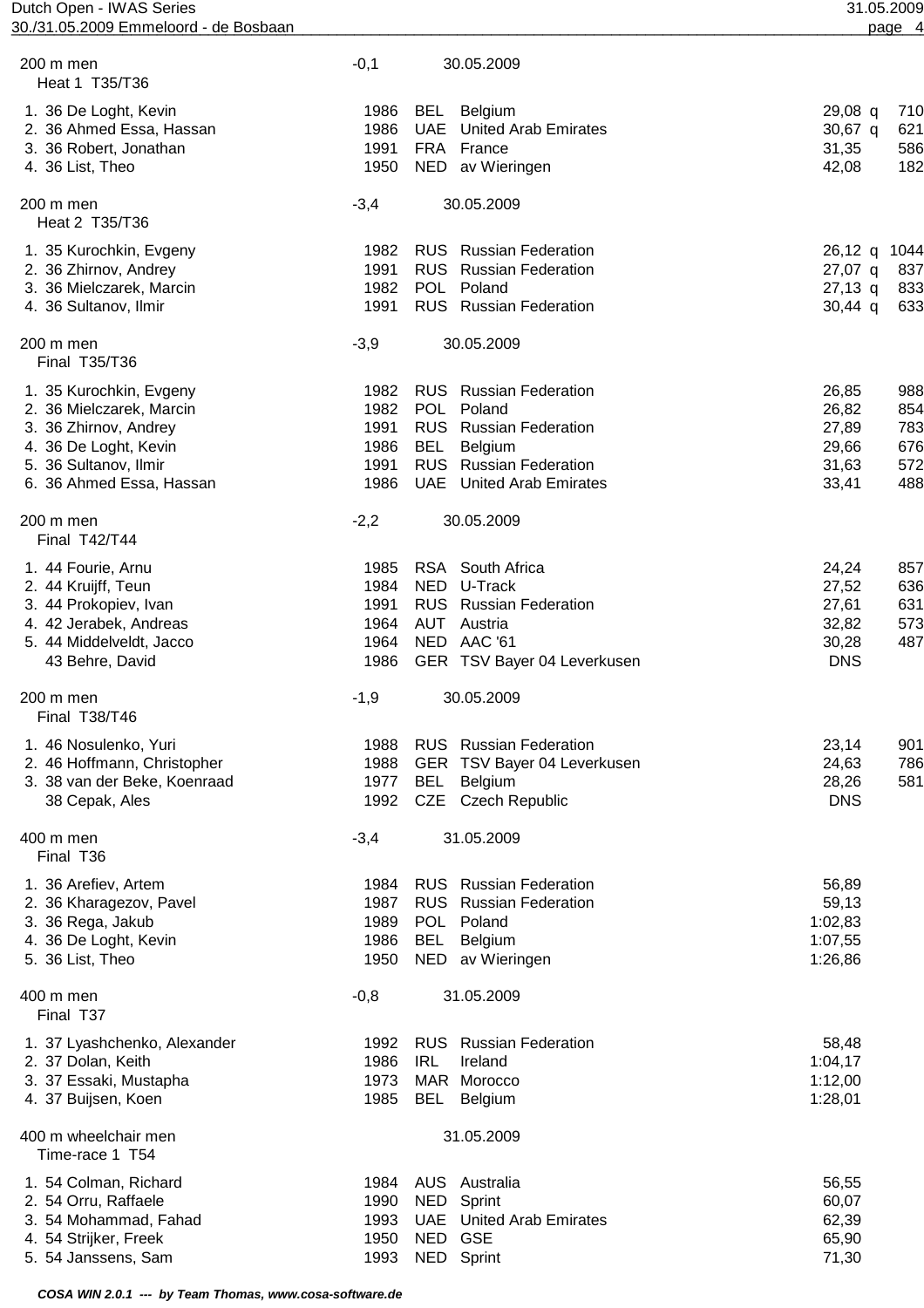| Dutch Open - IWAS Series<br>30./31.05.2009 Emmeloord - de Bosbaan |                                         | 31.05.2009<br>page 5 |
|-------------------------------------------------------------------|-----------------------------------------|----------------------|
| 400 m wheelchair men                                              | 31.05.2009                              |                      |
| Time-race 2 T54                                                   |                                         |                      |
| 1. 54 Hug, Marcel                                                 | SUI<br>1986<br>Switzerland              | 48,51                |
| 2. 54 van Weeghel, Kenny                                          | <b>NED</b><br>1980<br><b>KNAU</b>       | 49,57                |
| 3. 54 Schuh, Marc                                                 | 1989<br><b>GER</b> TV Herkenrath        | 49,70                |
| 4. 54 Vahdani, Mohammad                                           | 1979<br><b>UAE</b> United Arab Emirates | 50,27                |
| 5. 54 Almers, Niklas                                              | SWE Sweden<br>1991                      | 52,39                |
| 400 m wheelchair men<br>Ranking order time heats T54              | 31.05.2009                              |                      |
| 1. 54 Hug, Marcel                                                 | SUI<br>Switzerland<br>1986              | 48,51                |
| 2. 54 van Weeghel, Kenny                                          | 1980<br>NED<br><b>KNAU</b>              | 49,57                |
| 3. 54 Schuh, Marc                                                 | <b>GER TV Herkenrath</b><br>1989        | 49,70                |
| 4. 54 Vahdani, Mohammad                                           | 1979<br><b>UAE</b> United Arab Emirates | 50,27                |
| 5. 54 Almers, Niklas                                              | SWE Sweden<br>1991                      | 52,39                |
| 6. 54 Colman, Richard                                             | 1984<br>AUS Australia                   | 56,55                |
| 7. 54 Orru, Raffaele                                              | NED Sprint<br>1990                      | 60,07                |
| 8. 54 Mohammad, Fahad                                             | 1993<br><b>UAE</b> United Arab Emirates | 62,39                |
| 9. 54 Strijker, Freek                                             | NED GSE<br>1950                         | 65,90                |
| 10. 54 Janssens, Sam                                              | 1993<br>NED Sprint                      | 71,30                |
| 400 m wheelchair men<br>Final pointscore                          | 31.05.2009                              |                      |
| 1. 34 Pijs, Bart                                                  | 1983<br>NED Sprint                      | 70,69<br>528         |
| 2. 53 Schuiling, Henk                                             | 1983<br>NED GSE                         | 69,43<br>405         |
| 3. 33 Hoekstra, Arne                                              | 1981<br>NED GSE                         | 139,91<br>88         |
| 400 m men<br>Final pointscore                                     | 31.05.2009                              |                      |
| 1. 46 Nosulenko, Yuri                                             | 1988<br><b>RUS</b> Russian Federation   | 51,11<br>894         |
| 2. 46 Yalchik, Alexander                                          | 1988<br><b>RUS</b> Russian Federation   | 51,76<br>871         |
| 3. 13 Aitmala, Rachid                                             | MAR Morocco<br>1988                     | 818<br>53,99         |
| 4. 44 Fugers, Tom                                                 | 1984<br>NED TION                        | 796<br>56,54         |
| 5. 38 van der Beke, Koenraad                                      | 1977 BEL Belgium                        | 63,36<br>615         |
| 800 m men<br>Final T54                                            | 30.05.2009                              |                      |
| 1. 54 Hug, Marcel                                                 | SUI<br>Switzerland<br>1986              | 1:41,13              |
| 2. 54 Colman, Richard                                             | 1984<br>AUS Australia                   | 1:49,01              |
| 3. 54 Almers, Niklas                                              | 1991<br>SWE Sweden                      | 1:49,47              |
| 4. 54 Orru, Raffaele                                              | 1990<br>NED Sprint                      | 2:11,52              |
| 5. 54 Strijker, Freek                                             | 1950<br>NED GSE                         | 2:11,97              |
| 6. 54 Janssens, Sam                                               | 1993<br>NED Sprint                      | 2:31,16              |
| 800 m wheelchair men<br>Final pointscore                          | 30.05.2009                              |                      |
| 1. 34 Pijs, Bart                                                  | NED Sprint<br>1983                      | 2:20,19<br>368       |
| 2. 53 Schuiling, Henk                                             | 1983<br>NED<br><b>GSE</b>               | 2:22,89<br>250       |
| 3. 53 Rusch, Stefan                                               | 1993<br>NED GSE                         | 225<br>2:27,51       |
| 4. 33 Hoekstra, Arne                                              | NED GSE<br>1981                         | 63<br>4:57,75        |
| 800 m men<br>Final pointscore                                     | 30.05.2009                              |                      |
| 1. 36 Arefiev, Artem                                              | <b>RUS</b> Russian Federation<br>1984   | 2:19,19<br>924       |
| 2. 36 Kharagezov, Pavel                                           | 1987<br><b>RUS</b> Russian Federation   | 920<br>2:19,65       |
| 3. 46 Yalchik, Alexander                                          | 1988<br>RUS Russian Federation          | 917<br>1:59,80       |
| 4. 36 Rega, Jakub                                                 | POL Poland<br>1989                      | 878<br>2:24,48       |
| 5. 36 List, Theo                                                  | 1950<br>NED av Wieringen                | 318<br>3:19,95       |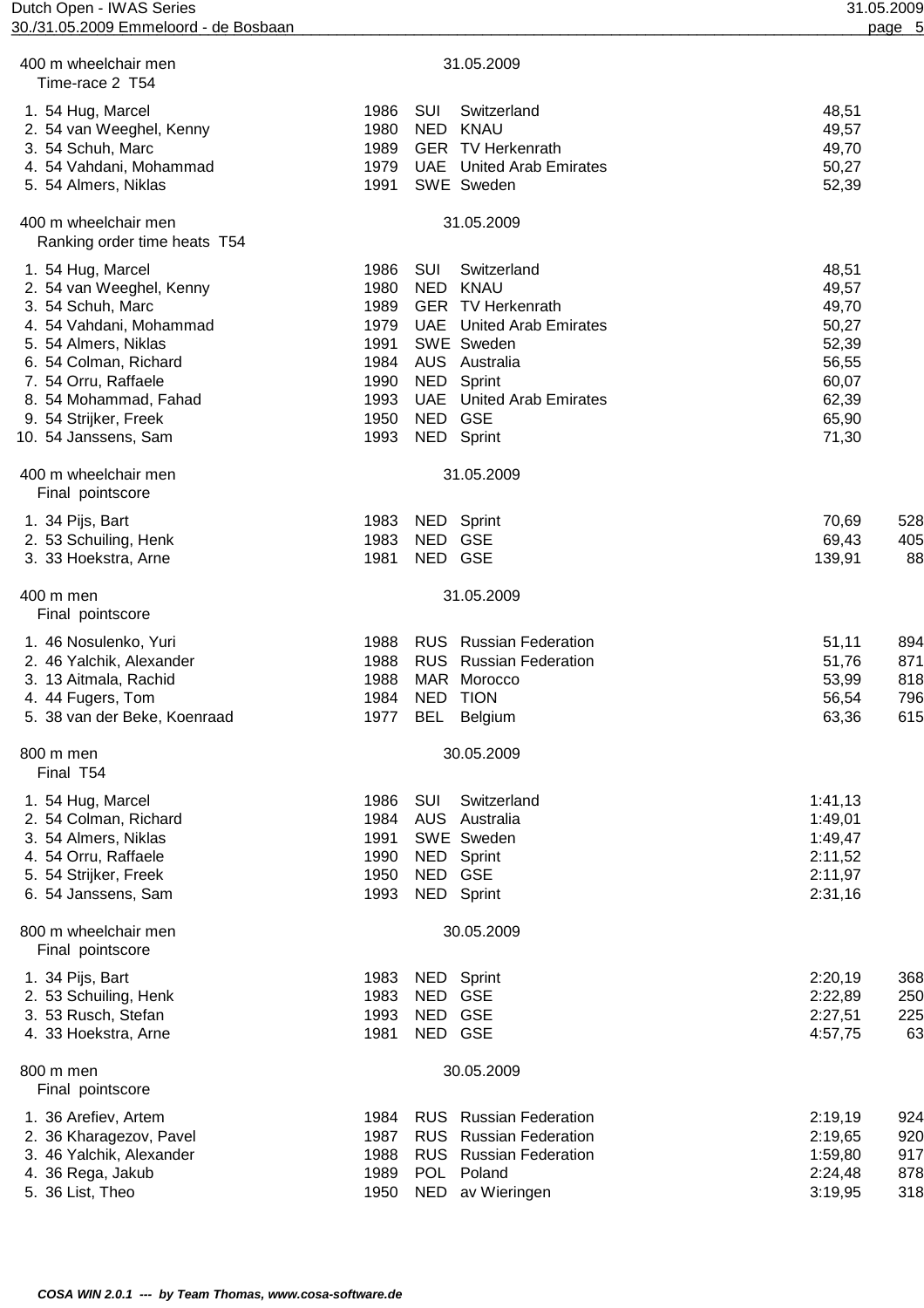Dutch Open - IWAS Series 31.05.2009 30./31.05.2009 Emmeloord - de Bosbaan \_\_\_\_\_\_\_\_\_\_\_\_\_\_\_\_\_\_\_\_\_\_\_\_\_\_\_\_\_\_\_\_\_\_\_\_\_\_\_\_\_\_\_\_\_\_\_\_\_\_\_\_\_\_\_\_\_\_\_\_\_\_\_\_\_\_\_\_\_\_\_\_\_\_\_\_\_\_\_\_\_\_\_\_\_\_\_\_\_\_\_\_\_\_\_\_\_\_\_\_\_\_page 6 \_\_\_\_\_\_\_\_

| 1500 m wheelchair men<br>Final T54                                                                                                                                                                                                        |                          |                                                                                                                                                                                   |                                                                              |                                                                                                                                         | 31.05.2009            |                                               |                                                                                                            |            |
|-------------------------------------------------------------------------------------------------------------------------------------------------------------------------------------------------------------------------------------------|--------------------------|-----------------------------------------------------------------------------------------------------------------------------------------------------------------------------------|------------------------------------------------------------------------------|-----------------------------------------------------------------------------------------------------------------------------------------|-----------------------|-----------------------------------------------|------------------------------------------------------------------------------------------------------------|------------|
| 1. 54 Hug, Marcel<br>2. 54 Almers, Niklas<br>3. 54 Colman, Richard<br>4. 54 Abramov, Evgeniy<br>5. 54 Strijker, Freek<br>6. 54 Orru, Raffaele<br>7. 53 Schuiling, Henk<br>8. 53 Rusch, Stefan<br>9. 34 Pijs, Bart<br>10. 54 Janssens, Sam |                          |                                                                                                                                                                                   | 1986<br>1991<br>1984<br>1986<br>1950<br>1990<br>1983<br>1993<br>1983<br>1993 | SUI<br>SWE Sweden<br>AUS Australia<br><b>RUS</b> Russian Federation<br>NED GSE<br>NED<br>NED GSE<br>NED GSE<br>NED Sprint<br>NED Sprint | Switzerland<br>Sprint |                                               | 3:30,23<br>3:34,76<br>3:35,91<br>4:09,76<br>4:15,11<br>4:15,43<br>4:26,88<br>4:27,36<br>4:28,09<br>4:51,00 |            |
| 4 x 100 m relay men<br>Final open                                                                                                                                                                                                         |                          |                                                                                                                                                                                   |                                                                              |                                                                                                                                         | 31.05.2009            |                                               |                                                                                                            |            |
| 1. Russian Federation II                                                                                                                                                                                                                  |                          | 443 Barinov, Vladislav 1982; 450 Kholostyakov, Andrey 1987                                                                                                                        |                                                                              | <b>RUS</b>                                                                                                                              |                       |                                               |                                                                                                            | 49,02      |
| 2. Russian Federation I                                                                                                                                                                                                                   |                          | 455 Lyashchenko, Alexander 1992; 448 Kapranov, Roman 1983<br>459 Prokopiev, Ivan 1991 ; 451 Yalchik, Alexander 1988<br>444 Nosulenko, Yuri 1988 ; 462 Teleyukhin, Viacheslav 1976 |                                                                              | <b>RUS</b>                                                                                                                              |                       |                                               |                                                                                                            | 50,18      |
| 3. Russian Federation III                                                                                                                                                                                                                 |                          | 452 Kurochkin, Evgeny 1982 ; 463 Zhirnov, Andrey 1991                                                                                                                             |                                                                              | <b>RUS</b>                                                                                                                              |                       |                                               |                                                                                                            | 51,57      |
| TSV Bayer 04 Leverkusen I                                                                                                                                                                                                                 |                          | 441 Arefiev, Artem 1984; 456 Nedelin, Vadim 1989<br>349 Rehm, Markus 1988 ; 348 Popow, Heinrich 1983<br>345 Hoffmann, Christopher 1988 ; 342 Behre, David 1986                    |                                                                              | <b>GER</b>                                                                                                                              |                       |                                               |                                                                                                            | <b>DNF</b> |
| longjump men<br>Final by point                                                                                                                                                                                                            |                          |                                                                                                                                                                                   |                                                                              |                                                                                                                                         | 30.05.2009            |                                               |                                                                                                            |            |
| 1. 12 Langenhoven, Hilton<br>7,15                                                                                                                                                                                                         | 7,07                     | 7,02                                                                                                                                                                              | 1983<br>6,95                                                                 | RSA South Africa<br>6,84                                                                                                                |                       | 7,12                                          | 7,15                                                                                                       | 1065       |
| $+1,9$<br>2. 42 Yamamoto, Atushi<br>х                                                                                                                                                                                                     | $+0,5$<br>5,22           | $+1,2$<br>X                                                                                                                                                                       | $+1,8$<br>1982<br>х                                                          | $+0,0$<br><b>JPN</b><br>5,55                                                                                                            | Japan                 | $+2,6$<br>5,37                                | 5,55                                                                                                       | 940        |
| 3. 44 Rehm, Markus<br>5,58                                                                                                                                                                                                                | $+0,7$<br>5,69           | 5,14                                                                                                                                                                              | 1988<br>5,66                                                                 | $+0,9$<br>5,86                                                                                                                          |                       | $+2,7$<br>GER TSV Bayer 04 Leverkusen<br>5,99 | 5,99                                                                                                       | 925        |
| $+0,3$<br>4. 46 Roos, David<br>6,10                                                                                                                                                                                                       | $+2,5$<br>6,13           | $+2,9$<br>6,40                                                                                                                                                                    | $+2,0$<br>1982<br>6,25                                                       | $-1,1$<br>RSA South Africa<br>6,41                                                                                                      |                       | $+2,3$<br>6,38                                | 6,41                                                                                                       | 920        |
| $+1,6$<br>5. 42 Jerabek, Andreas<br>4,00                                                                                                                                                                                                  | $+1,2$<br>3,85           | $+2,8$<br>4,20                                                                                                                                                                    | $+2,2$<br>1964<br>3,52                                                       | $+0,7$<br>AUT Austria<br>4,14                                                                                                           |                       | $+2,9$<br>3,78                                | 4,20                                                                                                       | 711        |
| $+0,8$<br>6. 44 Kruijff, Teun<br>3,88                                                                                                                                                                                                     | $+0,3$<br>$\pmb{\times}$ | $+1,3$<br>3,66                                                                                                                                                                    | $+0,8$<br>1984<br>$\pmb{\mathsf{x}}$                                         | $+3,3$<br>NED U-Track<br>4,31                                                                                                           |                       | $+1,3$<br>3,76                                | 4,31                                                                                                       | 666        |
| $+1,5$<br>46 Hoffmann, Christopher                                                                                                                                                                                                        |                          | $+1,7$                                                                                                                                                                            | 1988                                                                         | $+0,3$                                                                                                                                  |                       | $+0,7$<br>GER TSV Bayer 04 Leverkusen         | <b>DNS</b>                                                                                                 |            |
| longjump men<br>Final F37/F38                                                                                                                                                                                                             |                          |                                                                                                                                                                                   |                                                                              |                                                                                                                                         | 30.05.2009            |                                               |                                                                                                            |            |
| 1. 37 Kohout, Jiri<br>4,82<br>$+2,1$                                                                                                                                                                                                      | 4,89<br>$-0,3$           | X                                                                                                                                                                                 | 1986<br>X                                                                    | CZE Czech Republic<br>4,96<br>$+2,9$                                                                                                    |                       | x                                             | 4,96                                                                                                       | 861        |
| 2. 37 Lacnak, Lukas<br>4,61                                                                                                                                                                                                               | 4,66                     | 4,81                                                                                                                                                                              | 1985<br>4,70                                                                 | CZE Czech Republic<br>4,64                                                                                                              |                       | x                                             | 4,81                                                                                                       | 835        |
| $+3,7$<br>3. 38 van der Beke, Koenraad<br>4,27                                                                                                                                                                                            | $+0,3$<br>4,47           | $+0,8$<br>4,24                                                                                                                                                                    | $+2,3$<br>1977<br>4,24                                                       | $+1,1$<br>BEL<br>4,47                                                                                                                   | Belgium               | 4,68                                          | 4,68                                                                                                       | 802        |
| $-0,1$                                                                                                                                                                                                                                    | $+1,8$                   | $+0,9$                                                                                                                                                                            | $+1,2$                                                                       | $+1,8$                                                                                                                                  |                       | $+0,3$                                        |                                                                                                            |            |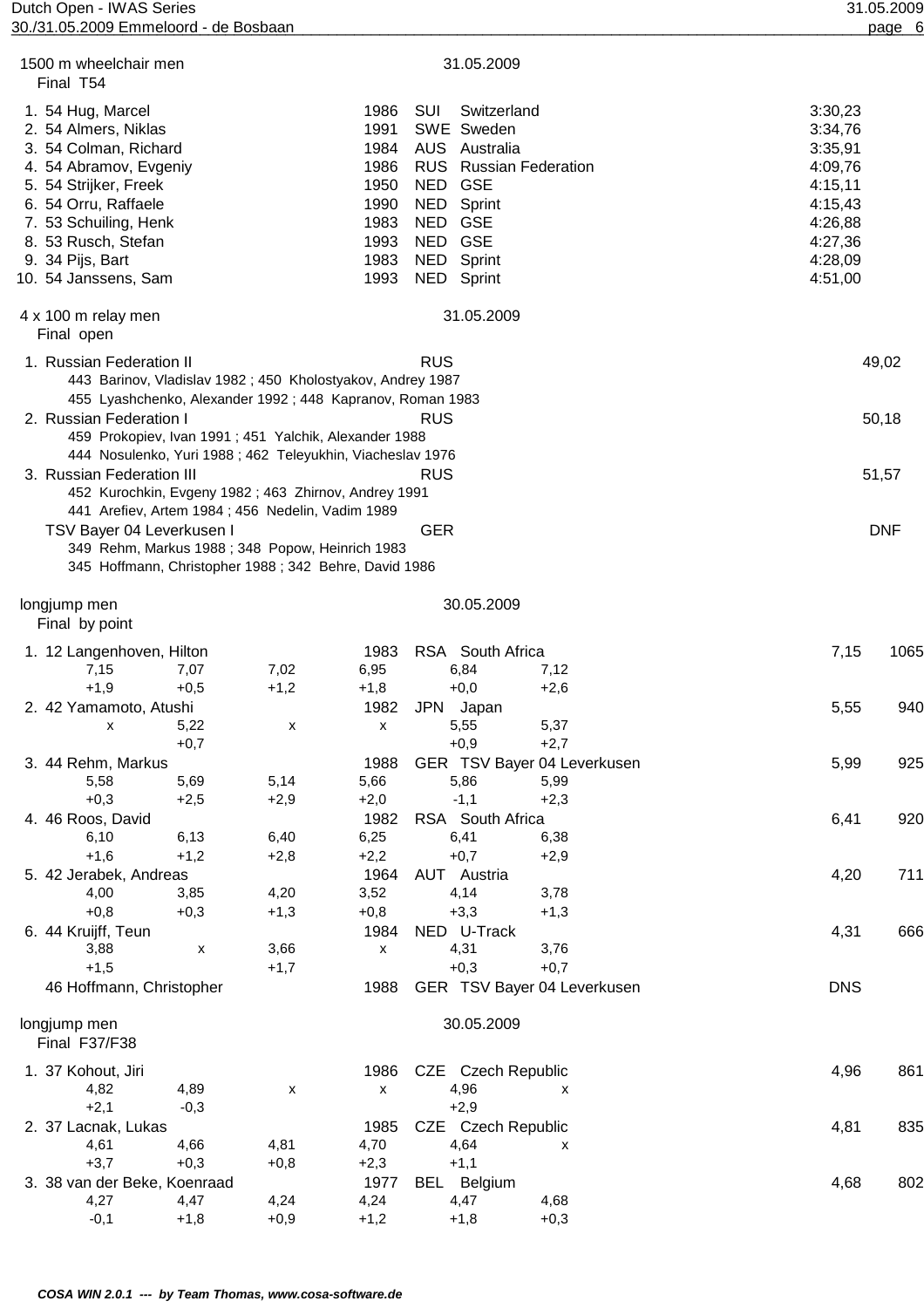| Dutch Open - IWAS Series                      |        |                            |                                          |            | 31.05.2009 |
|-----------------------------------------------|--------|----------------------------|------------------------------------------|------------|------------|
| 30./31.05.2009 Emmeloord - de Bosbaan         |        |                            |                                          |            | page 7     |
| noch longjump men<br>Final F37/F38            |        |                            | 30.05.2009                               |            |            |
| 4. 37 Heinze, Frederic<br>4,42<br>4,60        | 4,31   | 1991<br>4,54               | GER TSV Bayer 04 Leverkusen<br>4,16<br>X | 4,60       | 799        |
| $+0,2$<br>$+3,1$                              | $+1,3$ | $+3,9$                     | $-0,4$                                   |            |            |
| 5. 37 Essaki, Mustapha                        |        | 1973                       | MAR Morocco                              | 4,29       | 745        |
| 4,29<br>X                                     | 3,94   | 4,05                       | 4,25<br>4,18                             |            |            |
| $+2,1$                                        | $+0,1$ | $+2,0$                     | $+3,3$<br>$+0,1$                         |            |            |
| 38 Cepak, Ales                                |        | 1992                       | CZE Czech Republic                       | <b>DNS</b> |            |
| shotput men wheelchair 4 kg<br>Final F56      |        |                            | 30.05.2009                               |            |            |
| 1. 56 Falkenhain, Ralf Peter                  |        | 1956                       | GER BS Opladen                           | 11,58      |            |
| 11,25<br>10,66                                | 11,01  | 11,58                      | 11,25<br>11,14                           |            |            |
| 2. 56 Smorszczewski, Krzysztof                |        | 1963                       | POL Poland                               | 11,46      |            |
| 10,83<br>10,82                                | 11,12  | 11,46                      | 11,41<br>11,29                           |            |            |
| 3. 56 Boyle, Jamie                            |        | 1988                       | <b>IRL</b><br>Ireland                    | 7,87       |            |
| 7,79<br>7,19                                  | 7,87   | 7,76                       | 7,60<br>7,58                             |            |            |
| 4. 56 Berry, David                            |        | 1991                       | <b>IRL</b><br>Ireland                    | 5,77       |            |
| 5,76<br>5,64                                  | 5,72   | 5,77                       | 5,72<br>5,44                             |            |            |
| shotput men wheelchair 4 kg<br>Final by point |        |                            | 30.05.2009                               |            |            |
| 1. 55 Kozun, Karol                            |        | 1982                       | POL Poland                               | 11,69      | 1032       |
| 11,20<br>11,60                                | 11,69  | 11,61                      | 11,56<br>11,58                           |            |            |
| 2. 55 Nemec, Martin                           |        | 1974                       | CZE Czech Republic                       | 10,80      | 953        |
| 10,52<br>10,17                                | 10,80  | 10,42                      | 10,65<br>10,69                           |            |            |
| 3. 55 Prokhorov, Dmitry                       |        | 1983                       | <b>RUS</b> Russian Federation            | 8,54       | 879        |
| 8,45<br>8,20                                  | 8,46   | 8,50                       | 8,54<br>8,31                             |            |            |
| 4. 55 Isaev, Sergey                           |        | 1965                       | RUS Russian Federation                   | 9,91       | 875        |
| 9,26<br>9,61                                  | 9,58   | 9,79                       | 9,32<br>9,91                             |            |            |
| 5. 34 O'Dwyer, Raymond<br>4,81<br>5,05        | 5,51   | 1990<br>5,17               | IRL<br>Ireland<br>5,78<br>5,72           | 5,78       | 535        |
|                                               |        |                            |                                          |            |            |
| shotput men wheelchair<br>Final by point      |        |                            | 30.05.2009                               |            |            |
| 1. 53 Maximo De Jesus, Mauro                  |        | 1957                       | MEX Mexico                               | 8,20       | 1008       |
| 7,97<br>7,91                                  | 8,00   | 7,94                       | 7,91<br>8,20                             |            |            |
| 2. 33 Musil, Roman                            |        | 1971                       | CZE Czech Republic                       | 10,34      | 993        |
| 9,88<br>10,00                                 | 9,89   | 10,18                      | 10,34<br>10,27                           |            |            |
| 3. 32 Serbus, Frantisek                       |        | 1985                       | CZE Czech Republic                       | 7,88       | 956        |
| 7,73<br>6,89                                  | 7,88   | 7,79                       | 7,62<br>7,50                             |            |            |
| 4. 32 Cleare, Eoin                            |        | 1971                       | <b>IRL</b><br>Ireland                    | 5,94       | 720        |
| 5,94<br>5,43                                  | 5,45   | 5,69                       | 5,53<br>5,37                             |            |            |
| 5. 33 Butler, Eamon<br>1,81<br>1,61           | 1,82   | 1992<br>$\pmb{\mathsf{x}}$ | <b>IRL</b><br>Ireland<br>1,93<br>2,01    | 2,01       | 193        |
| shotput men 4 kg<br>Final by point            |        |                            | 31.05.2009                               |            |            |
| 1. 36 Piotrowski, Pawel                       |        | 1985                       | POL Poland                               | 12,60      | 1009       |
| 12,13<br>12,60                                | x      | $\pmb{\mathsf{x}}$         | 12,08<br>X                               |            |            |
| 2. 35 Dietz, Sebastian                        |        | 1985                       | GER FSV Sevinghausen 1980                | 12,64      | 874        |
| 12,09<br>12,05                                | X      | 12,12                      | 12,64<br>12,50                           |            |            |
| 3. 35 Elmin, Alexander                        |        | 1991                       | <b>RUS</b> Russian Federation            | 11,18      | 773        |
| 10,62<br>11,18                                | 10,74  | 10,45                      | 10,71<br>10,62                           |            |            |
| 4. 35 Paulinski, Tomasz                       |        | 1989                       | POL Poland                               | 10,70      | 740        |
| 10,00<br>10,01                                | 9,59   | $\pmb{\mathsf{X}}$         | 10,70<br>9,94                            |            |            |
| 5. 35 de Bruin, Rene                          |        | 1967                       | NED Sprint                               | 8,03       | 555        |
| 7,50<br>7,59                                  | 7,67   | 8,03                       | 7,34<br>6,62                             |            |            |
| 6. 36 Oosting, Hilleginus                     |        | 1963                       | NED GSE                                  | 6,34       | 508        |
| 5,89<br>5,86                                  | 6,23   | 6,34                       | 6,02<br>6,09                             |            |            |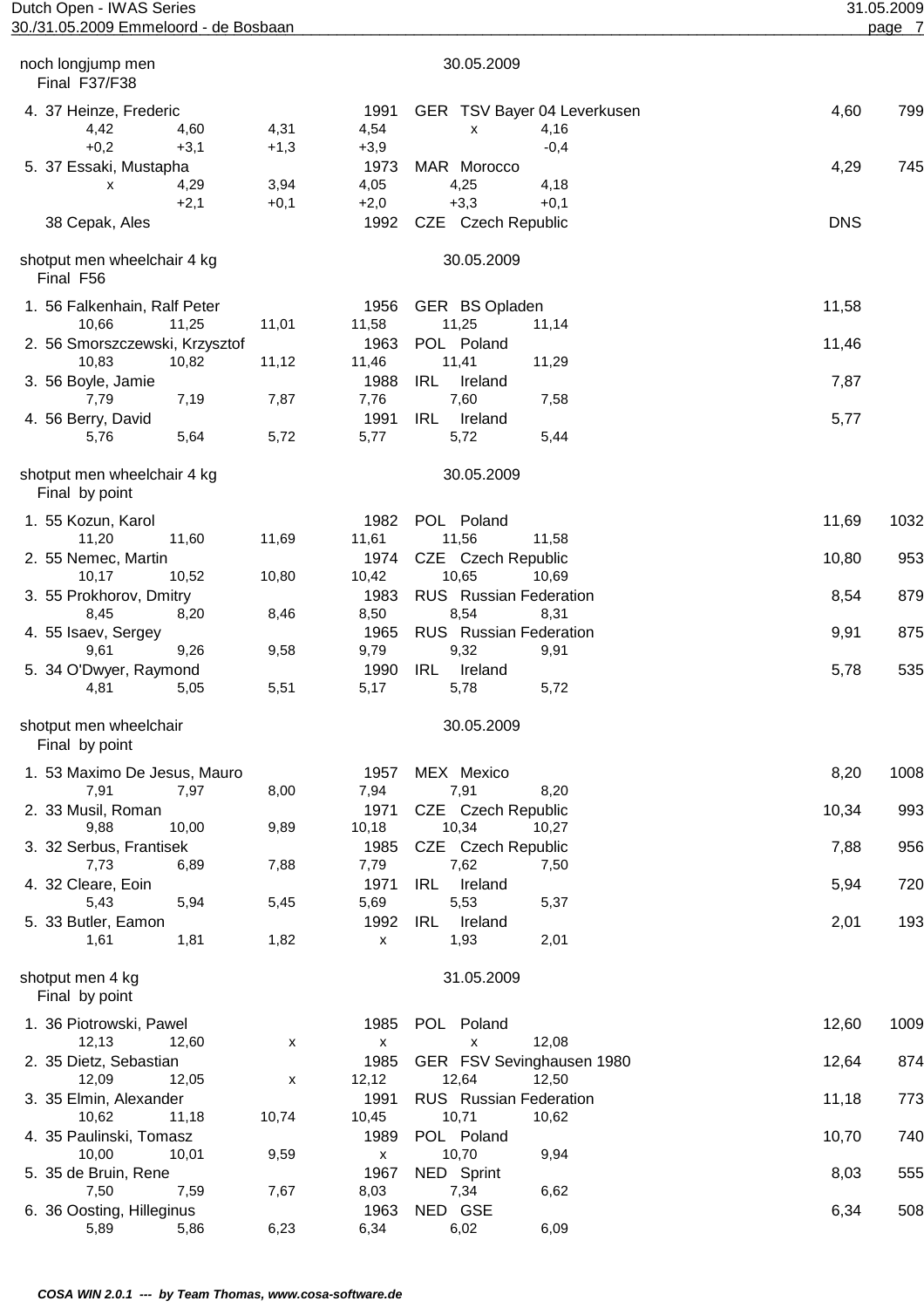| Dutch Open - IWAS Series<br>30./31.05.2009 Emmeloord - de Bosbaan |           |                                   |                                                                   |            | 31.05.2009<br>page 8 |
|-------------------------------------------------------------------|-----------|-----------------------------------|-------------------------------------------------------------------|------------|----------------------|
|                                                                   |           |                                   |                                                                   |            |                      |
| shotput men 5 kg<br>Final by point                                |           |                                   | 31.05.2009                                                        |            |                      |
| 1. 37 Blatkiewicz, Thomas<br>13,50<br>14,25                       | 14,38     | 1972<br>13,96                     | POL Poland<br>14,36<br>X                                          | 14,38      | 955                  |
| 2. 37 Lesnich, Alexey<br>12,91<br>x                               | 12,56     | 1985<br>$\mathsf{x}$              | <b>RUS</b> Russian Federation<br>12,98<br>12,60                   | 12,98      | 862                  |
| 3. 38 Stepanskoy, Valery<br>9,10<br>9,27                          | X         | 1983<br>10,51                     | <b>RUS</b> Russian Federation<br>9,57<br>9,91                     | 10,51      | 704                  |
| 4. 37 Polivka, Josef<br>10,12<br>9,93                             |           | 1986<br>$\pmb{\mathsf{X}}$        | CZE Czech Republic<br>X                                           | 10,12      | 672                  |
| 5. 37 Dunne, Trevor<br>9,25<br>9,99                               | X<br>9,71 | 1982<br>9,32                      | x<br><b>IRL</b><br>Ireland                                        | 9,99       | 664                  |
|                                                                   |           |                                   | X<br>х                                                            |            |                      |
| shotput men<br>Final by point                                     |           |                                   | 31.05.2009                                                        |            |                      |
| 1. 40 Mester, Mathias<br>10,49<br>10,31                           | 10,52     | 1986<br>10,04                     | GER TSV Bayer 04 Leverkusen<br>10,51<br>x                         | 10,52      | 1056                 |
| 2. 44 Christiansen, Jackie<br>14,76<br>X                          | х         | 1977<br>$\mathsf{x}$              | DEN Denmark<br>16,68<br>16,58                                     | 16,68      | 1041                 |
| 3. 42 Tinnemeier, Frank<br>11,65<br>11,89                         | 11,99     | 1972<br>$\pmb{\mathsf{X}}$        | GER TSV Bayer 04 Leverkusen<br>11,49<br>11,73                     | 11,99      | 891                  |
| 4. 44 Frischmann, Jörg<br>13,23                                   |           | 1963<br>13,87                     | GER TSV Bayer 04 Leverkusen<br>13,62                              | 14,00      | 873                  |
| 13,86<br>5. 42 Murray, Heugene                                    | 13,83     | 1975                              | 14,00<br>RSA South Africa                                         | 10,81      | 803                  |
| 10,66<br>10,46<br>6. 12 van der Mee, Albert                       | 10,81     | $\pmb{\mathsf{X}}$<br>1960        | 10,68<br>9,84<br>NED Sprint                                       | 10,12      | 624                  |
| 10,12<br>X<br>7. 11 Dunker, Rob                                   | 9,69      | 1964                              | NED GSE                                                           | 5,29       | 382                  |
| 5,08<br>5,02<br>44 Davies, Aled                                   | х         | 5,20<br>1991                      | 5,25<br>5,29<br><b>GBR</b> Great Britain                          | <b>DNS</b> |                      |
| 46 Morgan, Joshua                                                 |           | 1991                              | <b>GBR</b> Great Britain                                          | <b>DNS</b> |                      |
| shotput men wheelchair<br>Final F57/F58                           |           |                                   | 30.05.2009                                                        |            |                      |
| 1. 58 Ashapatov, Alexey<br>14,96<br>15,48                         | 14,85     | 1973<br>15,24                     | <b>RUS</b> Russian Federation<br>15,54<br>15,71                   | 15,71      | 1050                 |
| 2. 58 Rokicki, Janusz<br>4,55<br>14,97                            | 15,59     | 1974<br>15,30                     | POL Poland<br>15,19<br>15,20                                      | 15,59      | 1042                 |
| 3. 57 Stephens, Nathan<br>11,88<br>11,09                          | 11,07     | 1988<br>11,81                     | <b>GBR</b> Great Britain<br>12,16<br>11,84                        | 12,16      | 906                  |
| 4. 57 McCarthy, James                                             | 10,22     | 1972                              | IRL Ireland<br>10,09                                              | 10,25      | 763                  |
| 10,25<br>10,00<br>5. 57 Abramov, Evgeniy                          |           | 10,19<br>1986                     | 10,22<br><b>RUS</b> Russian Federation                            | 8,22       | 612                  |
| 7,51                                                              | 7,82      | 8,14                              | 8,22<br>8,15                                                      |            |                      |
| discus men<br>Final by point                                      |           |                                   | 31.05.2009                                                        |            |                      |
| 1. 40 Mester, Mathias<br>29,13<br>$\boldsymbol{\mathsf{x}}$       | 26,83     | 1986<br>$\boldsymbol{\mathsf{x}}$ | GER TSV Bayer 04 Leverkusen<br>28,32<br>$\boldsymbol{\mathsf{x}}$ | 29,13      | 984                  |
| 2. 42 Kulla, Klaus<br>34,91<br>35,75                              | 35,69     | 1954<br>34,47                     | GER PSC Berlin<br>$\pmb{\mathsf{X}}$<br>34,31                     | 35,75      | 793                  |
| 3. 44 Davies, Aled<br>37,61<br>X                                  | X         | 1991<br>35,58                     | <b>GBR</b> Great Britain<br>37,04<br>X                            | 37,61      | 695                  |
| 4. 12 van der Mee, Albert<br>34,23<br>30,31                       | 32,52     | 1960<br>31,64                     | NED Sprint<br>32,07<br>31,30                                      | 34,23      | 673                  |
| 5. 42 Murray, Heugene<br>$\mathsf{x}$<br>$\mathsf{X}$             | 28,01     | 1975<br>29,06                     | RSA South Africa<br>29,85<br>$\pmb{\mathsf{X}}$                   | 29,85      | 662                  |
| 6. 46 Morgan, Joshua<br>27,67<br>29,23                            | 26,49     | 1991<br>$\mathsf{x}$              | <b>GBR</b> Great Britain<br>28,38<br>29,23                        | 29,23      | 540                  |
| 7. 44 Nieuwendijk, Egon<br>25,02<br>23,86                         | 24,14     | 1968<br>24,82                     | NED Gron atletiek<br>24,79<br>X —                                 | 25,02      | 462                  |
|                                                                   |           |                                   |                                                                   |            |                      |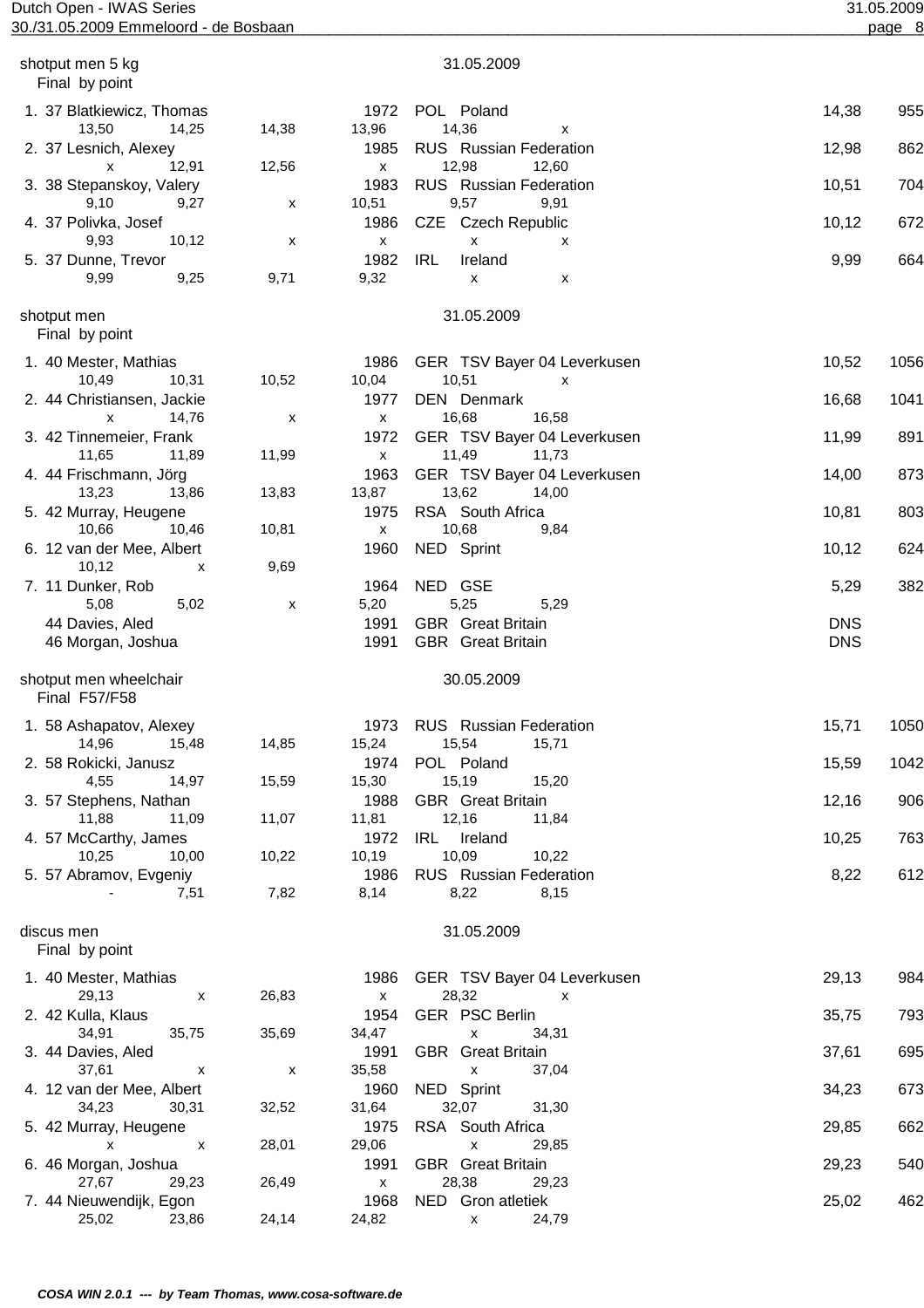| Dutch Open - IWAS Series<br>30./31.05.2009 Emmeloord - de Bosbaan |            |                                     |                                                                | 31.05.2009<br>page 9 |
|-------------------------------------------------------------------|------------|-------------------------------------|----------------------------------------------------------------|----------------------|
|                                                                   |            |                                     |                                                                |                      |
| noch discus men<br>Final by point                                 |            |                                     | 31.05.2009                                                     |                      |
| 8. 11 Dunker, Rob<br>16,08<br>X                                   | X          | 1964<br>15,51                       | NED GSE<br>17,84<br>X                                          | 17,84<br>435         |
| discus men 1 kg<br>Final by point                                 |            |                                     | 31.05.2009                                                     |                      |
| 1. 36 Piotrowski, Pawel                                           |            | 1985                                | POL Poland                                                     | 35,32<br>1011        |
| X<br>35,32<br>2. 35 Paulinski, Tomasz<br>36,86<br>35,39           | X<br>35,65 | $\pmb{\mathsf{X}}$<br>1989<br>37,05 | 33,17<br>х<br>POL Poland<br>37,20<br>37,71                     | 787<br>37,71         |
| 3. 35 Elmin, Alexander                                            |            | 1991                                | RUS Russian Federation                                         | 36,33<br>759         |
| 34,27<br>x<br>4. 35 Dietz, Sebastian                              | х          | 36,33<br>1985                       | 34,29<br>33,87<br>GER FSV Sevinghausen 1980                    | 29,82<br>623         |
| 29,68<br>x<br>5. 36 Oosting, Hilleginus                           | 29,82      | $\pmb{\mathsf{X}}$<br>1963          | $\pmb{\mathsf{X}}$<br>X<br>NED GSE                             | 19,85<br>568         |
| 18,69<br>18,76<br>6. 35 de Bruin, Rene                            | 19,06      | 19,35<br>1967                       | 19,85<br>18,42<br>NED Sprint                                   | 16,32<br>340         |
| 15,07<br>15,48                                                    | 16,32      | 13,76                               | 15,11<br>14,97                                                 |                      |
| discus men wheelchair 1 kg<br>Final by point                      |            |                                     | 30.05.2009                                                     |                      |
| 1. 32 Serbus, Frantisek<br>15,72<br>x                             | X          | 1985<br>17,26                       | CZE Czech Republic<br>18,51<br>18,21                           | 18,51<br>1062        |
| 2. 51 McCarthy, John<br>8,89<br>8,98                              | 9,37       | 1974<br>8,63                        | <b>IRL</b><br>Ireland<br>9,23<br>9,19                          | 9,37<br>954          |
| 3. 52 Culliton, Garrett                                           | 17,63      | 1970                                | <b>IRL</b><br>Ireland                                          | 17,63<br>944         |
| 16,95<br>16,45                                                    |            | $\pmb{\chi}$                        | 17,28<br>17,02                                                 |                      |
| discus men<br>Final F37/F38                                       |            |                                     | 31.05.2009                                                     |                      |
| 1. 37 Blatkiewicz, Thomas<br>46,37 45,75                          | 48,21      | 48,08                               | 1972 POL Poland<br>46,96                                       | 48,21<br>936         |
| 2. 37 Jensen, Ronnie<br>38,85<br>39,33                            | 38,27      | 1980<br>42,54                       | DEN Denmark<br>39,23<br>40,35                                  | 42,54<br>826         |
| 3. 37 Polivka, Josef<br>$\boldsymbol{\mathsf{x}}$<br>х            | 34,24      | 1986<br>$\mathsf{x}$                | CZE Czech Republic<br>35,10<br>37,06                           | 37,06<br>719         |
| 4. 37 Dunne, Trevor<br>32,89<br>X                                 | 32,56      | 1982<br>33,16                       | IRL Ireland<br>35,00<br>31,77                                  | 679<br>35,00         |
| discus men wheelchair 1 kg<br>Final F57/F58                       |            |                                     | 30.05.2009                                                     |                      |
| 1. 58 Ashapatov, Alexey                                           |            | 1973                                | <b>RUS</b> Russian Federation                                  | 51,87<br>971         |
| 45,82<br>50,51<br>2. 57 Ghardooni, Ali                            | 48,56      | 51,11<br>1979                       | 51,87<br>50,74<br>GER GBS Haldensleben                         | 908<br>42,37         |
| 40,48<br>40,00<br>3. 57 Stephens, Nathan                          | 41,98      | 42,37<br>1988                       | 41,61<br>$\boldsymbol{\mathsf{x}}$<br><b>GBR</b> Great Britain | 40,58<br>869         |
| 38,17<br>$\mathsf{X}$<br>4. 58 Rokicki, Janusz                    | х          | 40,58<br>1974                       | 38,76<br>34,71<br>POL Poland                                   | 838<br>44,74         |
| 42,55<br>41,96<br>5. 58 Petrous, Jaroslav                         | X          | 44,74<br>1977                       | 43,95<br>$\mathsf{x}$<br>CZE Czech Republic                    | 37,87<br>709         |
| $\mathsf{x}$<br>37,87<br>6. 57 Abramov, Evgeniy                   | X          | 37,25<br>1986                       | X<br>$\mathsf{x}$<br><b>RUS</b> Russian Federation             | 28,73<br>615         |
| 26,44<br>$\mathsf{X}$<br>7. 57 McCarthy, James                    | 28,73      | 27,05                               | 27,14<br>X<br>1972 IRL<br>Ireland                              | 28,24<br>605         |

27,27 26,53 26,57 27,16 28,24 27,63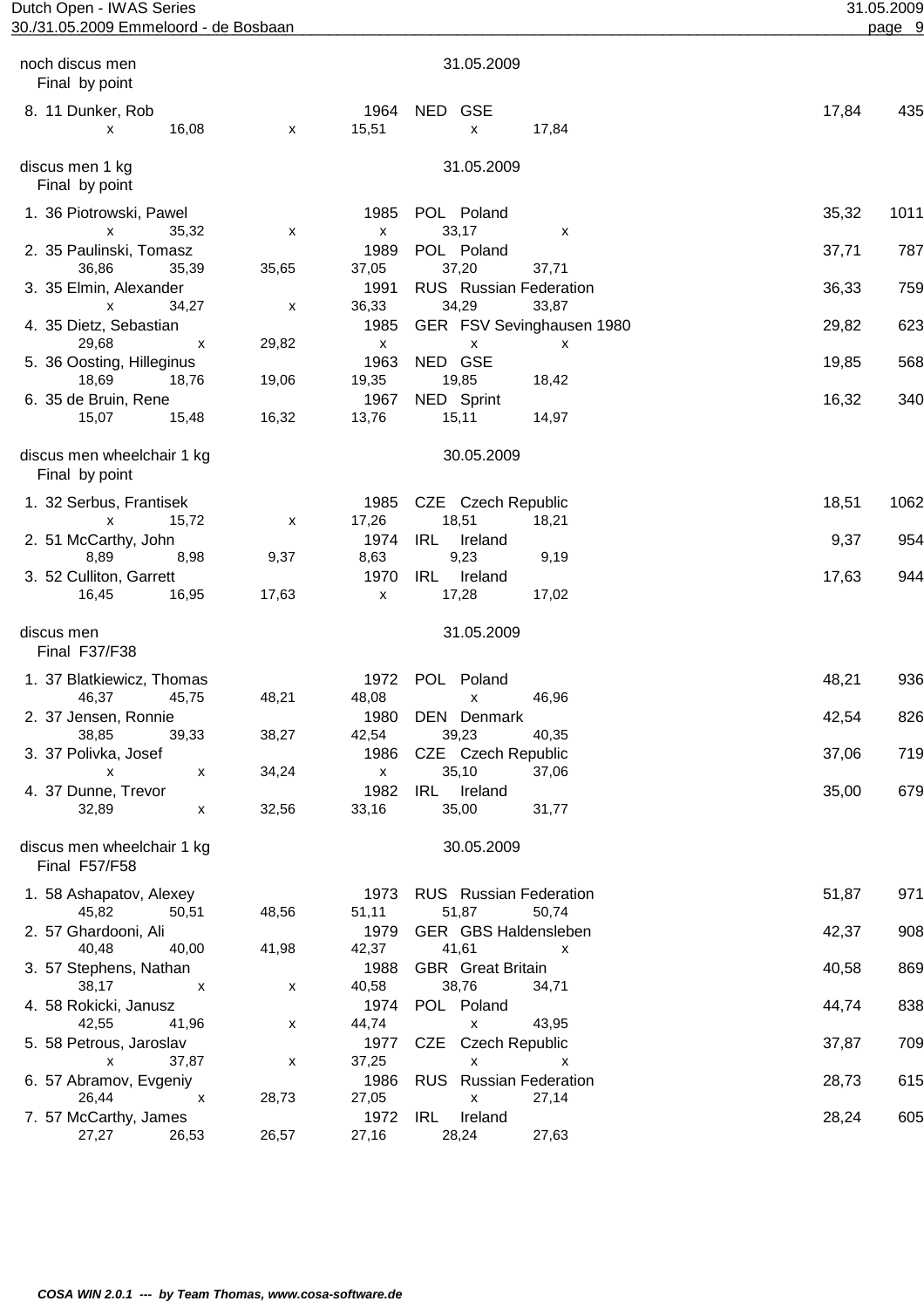| Dutch Open - IWAS Series<br>30./31.05.2009 Emmeloord - de Bosbaan |       |                    |                                             |           | 31.05.2009<br>page 10 |
|-------------------------------------------------------------------|-------|--------------------|---------------------------------------------|-----------|-----------------------|
|                                                                   |       |                    |                                             |           |                       |
| discus men wheelchair 1 kg<br>Final F33/34/54                     |       |                    | 30.05.2009                                  |           |                       |
| 1. 33 Musil, Roman<br>23,23<br>23,92                              | 24,52 | 1971<br>24,42      | CZE Czech Republic<br>25,07<br>24,14        | 25,07     | 949                   |
| 2. 34 O'Dwyer, Raymond<br>22,78<br>22,32                          | 22,54 | 1990<br>21,99      | IRL<br>Ireland<br>22,64<br>23,38            | 23,38     | 594                   |
| 3. 55 Prokhorov, Dmitry                                           |       | 1983               | RUS Russian Federation<br>22,17             | 22,17     | 583                   |
| 20,18<br>19,89<br>4. 33 Butler, Eamon                             | 19,64 | 21,66<br>1992      | 22,00<br>IRL<br>Ireland                     | 9,01      | 341                   |
| 8,83<br>9,01                                                      | X     | $\pmb{\mathsf{X}}$ | 8,72<br>х                                   |           |                       |
| discus men wheelchair 1 kg<br>Final F55/F56                       |       |                    | 30.05.2009                                  |           |                       |
| 1. 55 Nemec, Martin<br>35,65<br>35,65                             | 35,40 | 1974<br>35,09      | CZE Czech Republic<br>33,24<br>33,50        | 35,65     | 938                   |
| 2. 56 Falkenhain, Ralf Peter                                      |       | 1956               | GER BS Opladen                              | 25,47     | 661                   |
| 25,39                                                             | 23,78 | 22,80              | 25,47<br>24,26                              |           |                       |
| 3. 56 Boyle, Jamie                                                |       | 1988               | IRL<br>Ireland<br>23,76                     | 25,15     | 652                   |
| 23,08<br>22,54<br>4. 56 Berry, David                              | 23,68 | 23,32<br>1991      | 25,15<br>IRL<br>Ireland                     | 21,28     | 552                   |
| 18,38<br>19,61                                                    | 21,28 | 19,85              | 20,19<br>20,97                              |           |                       |
| 5. 55 Isaev, Sergey                                               |       | 1965               | <b>RUS</b> Russian Federation               | 18,59     | 489                   |
| 17,57<br>$\overline{\phantom{a}}$                                 | 18,59 | 17,78              | 17,36<br>18,51                              |           |                       |
| javelin men wheelchair 600 g<br>Final by point                    |       |                    | 31.05.2009                                  |           |                       |
| 1. 57 Stephens, Nathan                                            |       | 1988               | <b>GBR</b> Great Britain                    | 35,56     | 916                   |
| 33,65<br>X                                                        | X     | 33,62              | 35,56<br>X<br><b>RUS</b> Russian Federation |           |                       |
| 2. 57 Abramov, Evgeniy<br>23,93<br>22,22                          | 22,51 | 1986<br>23,38      | 23,84<br>22,33                              | 23,93     | 616                   |
| 3. 56 Berry, David                                                |       | 1991               | <b>IRL</b><br>Ireland                       | 13,14     | 360                   |
| 10,96<br>12,73<br>55 Kozun, Karol                                 | 13,14 | 11,32<br>1982      | 11,92<br>11,43<br>POL Poland                | <b>NM</b> |                       |
| javelin men<br>Final by point                                     |       |                    | 30.05.2009                                  |           |                       |
| 1. 40 Mester, Mathias                                             |       | 1986               | GER TSV Bayer 04 Leverkusen                 | 38,32     | 1113                  |
| 38,12<br>38,32                                                    | 35,52 | 37,73              | 35,29<br>$\boldsymbol{\mathsf{x}}$          |           |                       |
| 2. 44 Hertog, Ronald                                              |       | 1989               | NED Rot atletiek                            | 54,80     | 1005                  |
| 54,80<br>X                                                        | X     | 51,01              | 48,52<br>46,07                              |           |                       |
| 3. 42 Larsen, Bo<br>37,61<br>34,16                                | 32,88 | 1976<br>33,18      | <b>DEN</b> Denmark<br>33,51<br>X            | 37,61     | 758                   |
| 4. 12 van der Mee, Albert                                         |       | 1960               | NED Sprint                                  | 40,97     | 723                   |
| 38,78<br>39,64                                                    | 39,30 | 39,46              | 40,39<br>40,97                              |           |                       |
| 5. 35 Elmin, Alexander                                            |       | 1991               | <b>RUS</b> Russian Federation               | 28,68     | 656                   |
| 24,38<br>x                                                        | 28,68 | 26,96              | 24,93<br>28,04                              |           |                       |
| 6. 37 Polivka, Josef                                              |       | 1986               | CZE Czech Republic                          | 30,64     | 636                   |
| 28,74<br>30,37                                                    | X     | 30,64              | 29,58<br>X                                  |           |                       |
| 7. 42 Murray, Heugene                                             |       | 1975               | RSA South Africa                            | 26,17     | 528                   |
| 20,45<br>x                                                        | 21,64 | 23,05              | 26,17<br>22,72                              |           |                       |
| 8. 35 de Bruin, Rene<br>12,80<br>14,85                            | 14,12 | 1967<br>13,96      | NED Sprint<br>14,75<br>14,47                | 14,85     | 339                   |
| javelin / club men wheelchair<br>Final by point                   |       |                    | 31.05.2009                                  |           |                       |
| 1. 33 Musil, Roman                                                |       | 1971               | CZE<br>Czech Republic                       | 22,69     | 1049                  |
| 22,50<br>x                                                        | 22,69 | 21,53              | X<br>22,69                                  |           |                       |
| 2. 53 Maximo De Jesus, Mauro<br>17,34<br>19,58                    | 20,20 | 1957<br>19,38      | MEX Mexico<br>19,43<br>19,31                | 20,20     | 1013                  |
| 3. 51 McCarthy, John                                              |       | 1974               | Ireland<br>IRL                              | 21,47     | 891                   |
| 21,00<br>21,47                                                    | 21,24 | 20,45              | 20,86<br>20,27                              |           |                       |
|                                                                   |       |                    |                                             |           |                       |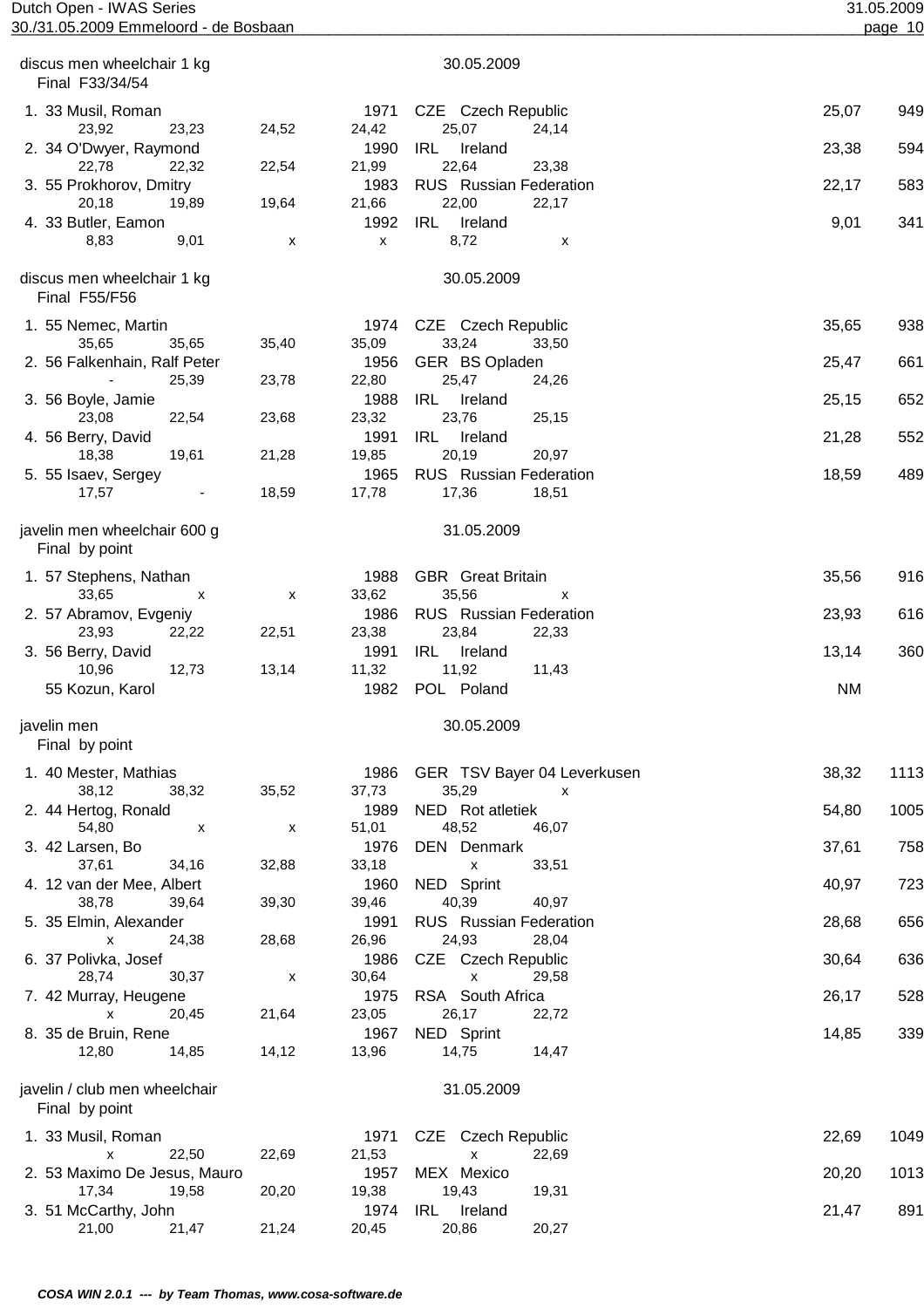| noch javelin / club men wheelchair<br>Final by point                                                                                                                                    |                                                      | 31.05.2009                                                                                                                                        |                                                                                                          |
|-----------------------------------------------------------------------------------------------------------------------------------------------------------------------------------------|------------------------------------------------------|---------------------------------------------------------------------------------------------------------------------------------------------------|----------------------------------------------------------------------------------------------------------|
| 4. 34 O'Dwyer, Raymond<br>16,49<br>X                                                                                                                                                    | 1990<br>x<br>х                                       | IRL<br>Ireland<br>16,65<br>X                                                                                                                      | 16,65<br>624                                                                                             |
| 100 m women<br>Final T37                                                                                                                                                                | $-1,3$                                               | 31.05.2009                                                                                                                                        |                                                                                                          |
| 1. 37 Langner, Marta<br>2. 37 Sergeeva, Svetlana<br>3. 37 Jasinska, Natalia<br>4. 37 Trushnikova, Evgenia<br>5. 37 Ovsynnikova, Nastya                                                  | 1991<br>1986<br>1990<br>1985<br>1988                 | POL Poland<br><b>RUS</b> Russian Federation<br>POL Poland<br><b>RUS</b> Russian Federation<br><b>RUS</b> Russian Federation                       | 15,05<br>15,22<br>15,37<br>15,80<br>15,81                                                                |
| 100 m women<br>Final T38                                                                                                                                                                | $-1,9$                                               | 31.05.2009                                                                                                                                        |                                                                                                          |
| 1. 38 Koptilova, Margarita<br>2. 38 Ivanova, Elena<br>3. 38 Vejrazkova, Anezka<br>4. 46 Voesenek, Betty                                                                                 | 1991<br>1988<br>1991<br>1970                         | <b>RUS</b> Russian Federation<br><b>RUS</b> Russian Federation<br>CZE Czech Republic<br>NED Sprint                                                | 14,88<br>15,31<br>15,58<br>21,00                                                                         |
| 100 m women<br>Final T42                                                                                                                                                                | $-2,6$                                               | 31.05.2009                                                                                                                                        |                                                                                                          |
| 1. 42 Schmidt, Carmen<br>42 Zielinska, Ewa                                                                                                                                              | 1975<br>1972                                         | AUT Austria<br>POL Poland                                                                                                                         | 20,98<br><b>DNS</b>                                                                                      |
| 100 m women<br>Final T44                                                                                                                                                                | $-1,0$                                               | 31.05.2009                                                                                                                                        |                                                                                                          |
| 1. 44 Holmes, April<br>2. 44 Nakanishi, Maya<br>3. 44 Höfte, Astrid<br>4. 44 Verduin, Suzanne<br>5. 44 Pruysen, Iris                                                                    | 1973<br>1985<br>1978<br>1983<br>1987                 | <b>USA</b> United States of America<br><b>JPN</b><br>Japan<br>GER TSV Bayer 04 Leverkusen<br>Hollandia<br><b>NED</b><br><b>NED</b><br>Netherlands | 14,33<br>14,39<br>15,03<br>15,30<br>17,81                                                                |
| 100 m women<br>Final T46                                                                                                                                                                | $-1,0$                                               | 31.05.2009                                                                                                                                        |                                                                                                          |
| 1. 46 Fiodorow, Alicja                                                                                                                                                                  | 1985                                                 | POL Poland                                                                                                                                        | 13,52                                                                                                    |
| 100 m women<br>Final pointscore                                                                                                                                                         | $-2,6$                                               | 31.05.2009                                                                                                                                        |                                                                                                          |
| 1. 34 Siemons, Amy<br>2. 53 Fischer, Margarita<br>3. 54 van der Vorst, Monique<br>4. 54 van der Wolf, Laylani<br>5. 34 Aarden, Angelique<br>6. 34 Jongbloed, Rita<br>54 de Graaf, Anita | 1985<br>1992<br>1950<br>1994<br>1969<br>1950<br>1965 | NED HAC<br>GER TV Wattenscheid 01<br><b>NED</b><br>Startbaan<br>NED<br>Sprint<br>NED<br>Sprint<br>NED GSE<br>NED Sprint                           | 26,78<br>470<br>22,93<br>470<br>22,78<br>417<br>27,17<br>188<br>34,26<br>149<br>37,37<br>53<br><b>SO</b> |
| 100 m women<br>Final T35/T36                                                                                                                                                            | $-2,8$                                               | 31.05.2009                                                                                                                                        |                                                                                                          |
| 1. 36 Sachibzadaeva, Augul<br>2. 36 Linevich, Yulia<br>3. 35 Kadetova, Lenka<br>4. 35 Moravcikova, Kristina                                                                             | 1990<br>1987<br>1990<br>1990                         | <b>RUS</b> Russian Federation<br><b>RUS</b> Russian Federation<br>CZE Czech Republic<br>CZE Czech Republic                                        | 16,31<br>742<br>16,75<br>697<br>19,68<br>589<br>23,71<br>319                                             |
| 200 m women<br>Final T37                                                                                                                                                                | $-3,1$                                               | 30.05.2009                                                                                                                                        |                                                                                                          |
| 1. 37 Sergeeva, Svetlana<br>2. 37 Langner, Marta<br>3. 37 Jasinska, Natalia<br>4. 37 Trushnikova, Evgenia<br>5. 37 Ovsynnikova, Nastya                                                  | 1986<br>1991<br>1990<br>1985<br>1988                 | <b>RUS</b> Russian Federation<br><b>POL</b><br>Poland<br><b>POL</b><br>Poland<br><b>RUS</b> Russian Federation<br><b>RUS</b> Russian Federation   | 31,88<br>32,09<br>32,14<br>32,21<br>33,17                                                                |

 **COSA WIN 2.0.1 --- by Team Thomas, www.cosa-software.de**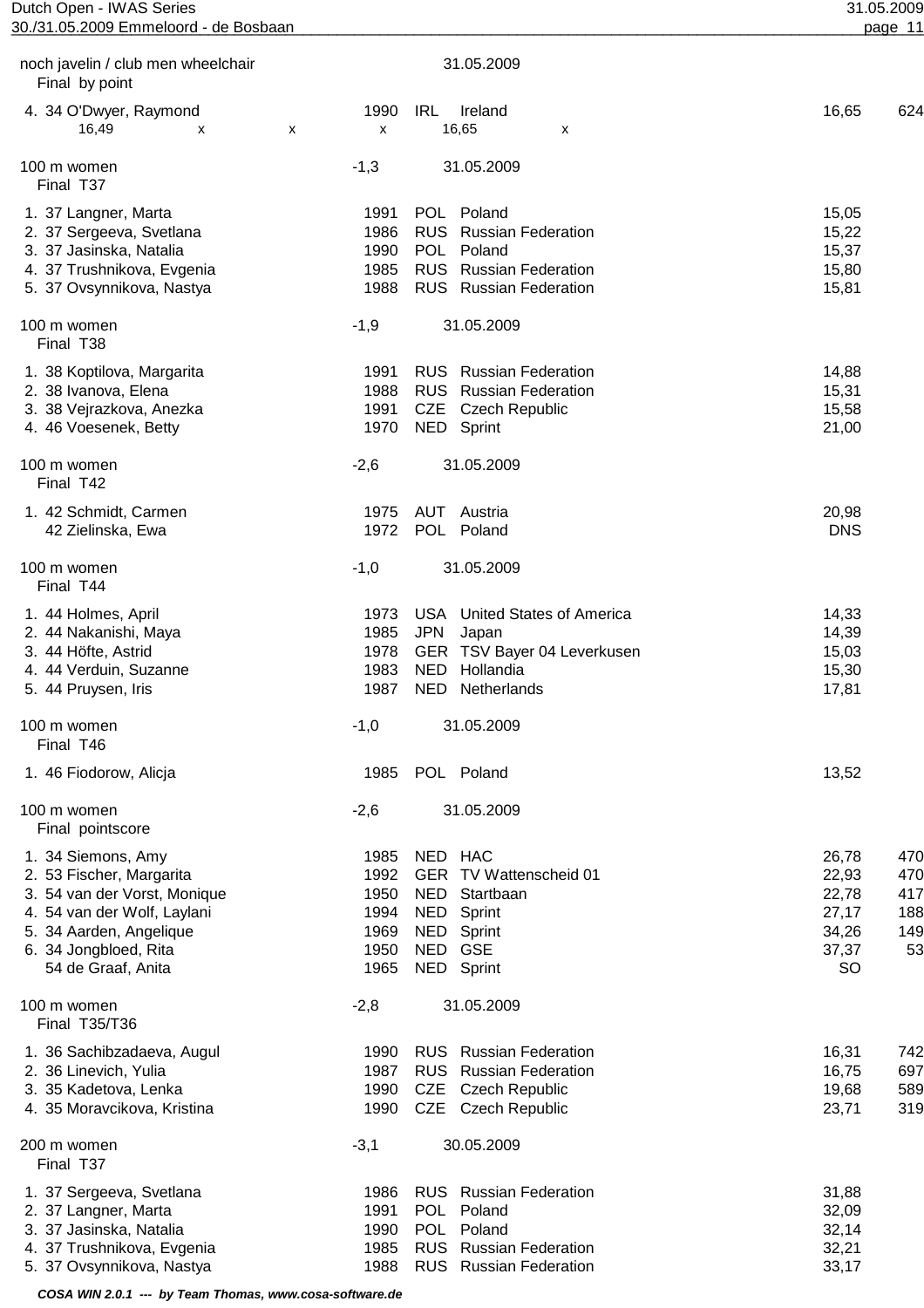| Dutch Open - IWAS Series              | 31.05.2009 |
|---------------------------------------|------------|
| 30./31.05.2009 Emmeloord - de Bosbaan | page 12    |

| 30./31.05.2009 Emmeloord - de Bosbaan       |        |                    |            |                                       |            | page 12               |
|---------------------------------------------|--------|--------------------|------------|---------------------------------------|------------|-----------------------|
| 200 m women<br>Final T <sub>38</sub>        |        | $-2,8$             |            | 30.05.2009                            |            |                       |
| 1. 38 Koptilova, Margarita                  |        | 1991               |            | <b>RUS</b> Russian Federation         | 30,78      |                       |
| 2. 38 Vejrazkova, Anezka                    |        | 1991               | <b>CZE</b> | <b>Czech Republic</b>                 | 31,57      |                       |
| 3. 38 Ivanova, Elena                        |        | 1988               |            | RUS Russian Federation                | 31,61      |                       |
| 4. 46 Voesenek, Betty                       |        | 1970               |            | NED Sprint                            | 45,33      |                       |
| 200 m women<br>Final T46                    |        | $-3,6$             |            | 30.05.2009                            |            |                       |
| 1. 46 Fiodorow, Alicja                      |        | 1985               |            | POL Poland                            | 27,81      |                       |
| 2. 46 Moguchaya, Alexandra                  |        | 1990               |            | RUS Russian Federation                | 29,57      |                       |
| 200 m women<br>Final pointscore             |        | $-2,9$             |            | 30.05.2009                            |            |                       |
| 1. 34 Siemons, Amy                          |        | 1985               | NED HAC    |                                       | 43,66      | 567                   |
| 2. 53 Fischer, Margarita                    |        | 1992               |            | GER TV Wattenscheid 01                | 40,23      | 478                   |
| 3. 54 van der Vorst, Monique                |        | 1950               | NED        | Startbaan                             | 40,08      | 404                   |
| 4. 34 Aarden, Angelique                     |        | 1969               |            | NED Sprint                            | 1:07,01    | 361                   |
| 5. 54 van der Wolf, Laylani                 |        | 1994               |            | NED Sprint                            | 50,69      | 110<br>$\overline{7}$ |
| 6. 54 de Graaf, Anita                       |        | 1965               |            | NED Sprint                            | 55,87      |                       |
| 200 m women<br>Final T42/T44                |        | $-3,0$             |            | 30.05.2009                            |            |                       |
| 1. 44 Nakanishi, Maya                       |        | 1985               | <b>JPN</b> | Japan                                 | 29,81      | 854                   |
| 2. 42 Schmidt, Carmen                       |        | 1975               |            | <b>AUT</b> Austria                    | 43,95      | 829                   |
| 3. 44 Höfte, Astrid                         |        | 1978               |            | GER TSV Bayer 04 Leverkusen           | 30,80      | 794                   |
| 44 Verduin, Suzanne                         |        | 1983               |            | NED Hollandia                         | <b>DNS</b> |                       |
| 400 m wheelchair women<br>Final pointscore  |        |                    |            | 31.05.2009                            |            |                       |
| 1. 34 Siemons, Amy                          |        | 1985               | NED HAC    |                                       | 84,76      | 597                   |
| 2. 54 van der Vorst, Monique                |        | 1950               | NED.       | Startbaan                             | 72,55      | 453                   |
| 3. 34 Jongbloed, Rita                       |        | 1950               |            | NED GSE                               | 151,47     | 106                   |
| 4. 54 van der Wolf, Laylani                 |        | 1994               |            | NED Sprint                            | 96,36      | 94                    |
| 800 m wheelchair women<br>Final pointscore  |        |                    |            | 30.05.2009                            |            |                       |
| 1. 54 van der Vorst, Monique                |        | 1950               |            | NED Startbaan                         | 2:29,47    | 385                   |
| 2. 54 van der Wolf, Laylani                 |        | 1994               |            | NED Sprint                            | 3:53,59    | 163                   |
| 1500 m wheelchair women<br>Final pointscore |        |                    |            | 31.05.2009                            |            |                       |
| 1. 54 van der Vorst, Monique                |        | 1950               | <b>NED</b> | Startbaan                             | 4:36,55    | 542                   |
| 2. 54 van der Wolf, Laylani                 |        | 1994               |            | NED Sprint                            | 6:40,28    | 51                    |
| longjump women<br>Final by point            |        |                    |            | 30.05.2009                            |            |                       |
| 1. 42 Zielinska, Ewa                        |        | 1972               |            | POL Poland                            | 3,30       | 927                   |
| 3,25<br>3,03                                | 3,14   | 3,30               |            | 3,03<br>2,93                          |            |                       |
| $+1,7$<br>$-0,3$                            | $+1,4$ | $+2,9$             |            | $+2,5$<br>$-0,6$                      |            |                       |
| 2. 42 Holen, Elin                           |        | 1977               |            | NOR Norway                            | 3,22       | 905                   |
| 3,22                                        | X<br>X | $\pmb{\mathsf{x}}$ |            | 3,19<br>X                             |            |                       |
| $+1,8$                                      |        |                    |            | $+2,3$                                |            |                       |
| 3. 44 Höfte, Astrid<br>4,28<br>4,33         | 4,39   | 1978<br>4,27       |            | GER TSV Bayer 04 Leverkusen<br>X<br>X | 4,39       | 880                   |
| $+0,1$<br>$+1,4$                            | $+1,9$ | $+1,8$             |            |                                       |            |                       |
| 4. 42 Smits, Marije                         |        | 1986               |            | NED av Haarlem                        | 3,06       | 860                   |
| 3,06<br>2,96                                | 2,96   | 2,98               |            | 2,92<br>2,89                          |            |                       |
| $+2,1$<br>$+1,5$                            | $+1,4$ | $+4,8$             |            | $+2,9$<br>$+0,7$                      |            |                       |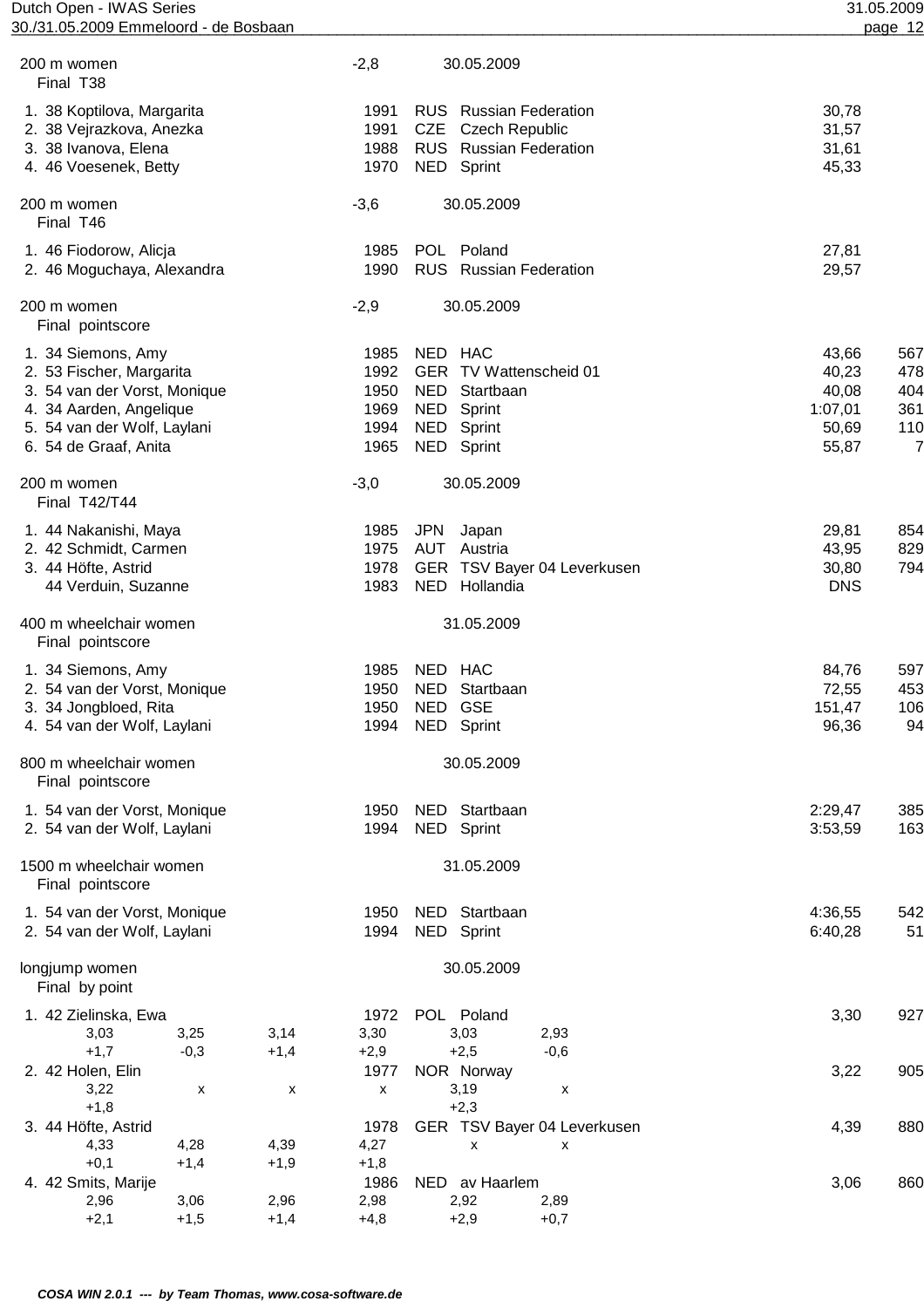| Dutch Open - IWAS Series              | 31.05.2009 |
|---------------------------------------|------------|
| 30./31.05.2009 Emmeloord - de Bosbaan | page 13    |

| 30.05.2009<br>noch longjump women<br>Final by point<br>1985<br><b>JPN</b><br>5. 44 Nakanishi, Maya<br>Japan<br>4,09<br>4,03<br>3,47<br>3,93<br>3,63<br>X<br>$+1,3$<br>$+2,8$<br>$+1,3$<br>$+3,4$<br>$+0,3$<br>6. 44 Verduin, Suzanne<br>1983<br>NED Hollandia<br>3,75<br>3,75<br>3,58<br>3,65<br>X<br>X<br>$+0,9$<br>$+1,2$<br>$+0,6$<br>$+3,0$<br>1970 | 4,09<br>819<br>3,75<br>751<br><b>DNS</b> |
|---------------------------------------------------------------------------------------------------------------------------------------------------------------------------------------------------------------------------------------------------------------------------------------------------------------------------------------------------------|------------------------------------------|
|                                                                                                                                                                                                                                                                                                                                                         |                                          |
|                                                                                                                                                                                                                                                                                                                                                         |                                          |
|                                                                                                                                                                                                                                                                                                                                                         |                                          |
|                                                                                                                                                                                                                                                                                                                                                         |                                          |
|                                                                                                                                                                                                                                                                                                                                                         |                                          |
|                                                                                                                                                                                                                                                                                                                                                         |                                          |
|                                                                                                                                                                                                                                                                                                                                                         |                                          |
| NED Sprint<br>46 Voesenek, Betty                                                                                                                                                                                                                                                                                                                        |                                          |
| shotput women wheelchair<br>30.05.2009<br>Final by point                                                                                                                                                                                                                                                                                                |                                          |
| 1. 58 Ortiz Hernandez, Maria D L Angeles<br>1973<br>MEX Mexico                                                                                                                                                                                                                                                                                          | 10,15<br>1044                            |
| 9,96<br>10,15<br>9,47<br>9,89<br>9,89<br>10,12                                                                                                                                                                                                                                                                                                          |                                          |
| MEX Mexico<br>2. 58 Rosales Montiel, Catalina<br>1966                                                                                                                                                                                                                                                                                                   | 9,06<br>932                              |
| 9,06<br>8,69<br>8,78<br>8,67<br>8,78<br>8,99                                                                                                                                                                                                                                                                                                            |                                          |
| 1963<br>GER GBS Haldensleben<br>3. 56 Ewert, Petra                                                                                                                                                                                                                                                                                                      | 728<br>6,06                              |
| 5,28<br>5,73<br>6,06<br>5,30<br>5,47<br>5,88                                                                                                                                                                                                                                                                                                            |                                          |
| 1979<br>MEX Mexico<br>4. 52 Ochoa, Letica                                                                                                                                                                                                                                                                                                               | 3,21<br>699                              |
| 3,16<br>3,04<br>2,99<br>3,21<br>3,17<br>3,18                                                                                                                                                                                                                                                                                                            |                                          |
| 1969<br>MEX Mexico<br>5. 53 Salas Marin, Estelas                                                                                                                                                                                                                                                                                                        | 698<br>4,11                              |
| 4,02<br>3,77<br>4,08<br>4,01<br>3,95<br>4,11                                                                                                                                                                                                                                                                                                            |                                          |
| 1965<br>NED Sprint<br>6. 58 de Graaf, Anita                                                                                                                                                                                                                                                                                                             | 482<br>4,69                              |
| 4,32<br>4,40<br>4,69<br>4,47<br>$\pmb{\chi}$<br>X                                                                                                                                                                                                                                                                                                       |                                          |
| 1982<br><b>UAE</b> United Arab Emirates<br>7. 57 Alrasheedy, Siham                                                                                                                                                                                                                                                                                      | 4,53<br>450                              |
| 4,19<br>4,50<br>4,06<br>4,37<br>4,53<br>4,08                                                                                                                                                                                                                                                                                                            |                                          |
| 31.05.2009<br>shotput women<br>Final by point                                                                                                                                                                                                                                                                                                           |                                          |
| GER TSV Bayer 04 Leverkusen<br>1. 44 Floeth, Michaela<br>1969                                                                                                                                                                                                                                                                                           | 12,06<br>991                             |
| 11,69<br>11,12<br>12,02<br>11,61<br>11,04<br>12,06                                                                                                                                                                                                                                                                                                      |                                          |
| POL Poland<br>2. 38 Raszczuk, Anna<br>1980                                                                                                                                                                                                                                                                                                              | 10,58<br>926                             |
| 10,58<br>9,97<br>10,19<br>10,32<br>9,97<br>X                                                                                                                                                                                                                                                                                                            |                                          |
| 1981<br>GER TV Wattenscheid 01<br>3. 40 Hömmen, Petra                                                                                                                                                                                                                                                                                                   | 6,71<br>900                              |
| 6,55<br>6,56<br>6,71<br>6,63<br>6,35<br>$\pmb{\mathsf{X}}$                                                                                                                                                                                                                                                                                              |                                          |
| 1978<br>CZE Czech Republic<br>4. 38 Farkasova, Andrea                                                                                                                                                                                                                                                                                                   | 7,47<br>654                              |
| 7,47<br>7,03<br>7,11<br>$\pmb{\mathsf{x}}$<br>$\pmb{\mathsf{X}}$<br>х                                                                                                                                                                                                                                                                                   |                                          |
| NED Sprint<br>5. 38 Ripzaad, Tessa<br>1977                                                                                                                                                                                                                                                                                                              | 588<br>6,72                              |
| 6,72<br>6,16<br>6,31<br>6,54<br>6,28<br>X                                                                                                                                                                                                                                                                                                               |                                          |
| 31.05.2009<br>shotput women<br>Final by point                                                                                                                                                                                                                                                                                                           |                                          |
| POL Poland<br>1. 35 Chilewska, Renata<br>1966                                                                                                                                                                                                                                                                                                           | 9,40<br>1006                             |
| 9,17<br>9,25<br>9,40<br>9,00<br>9,26<br>x                                                                                                                                                                                                                                                                                                               |                                          |
| 2. 37 Zabloudilova, Nela<br>CZE Czech Republic<br>1991                                                                                                                                                                                                                                                                                                  | 9,29<br>906                              |
| 9,21<br>9,29<br>9,22<br>$\pmb{\mathsf{x}}$<br>9,18<br>X                                                                                                                                                                                                                                                                                                 |                                          |
| 1993<br>POL Poland<br>3. 35 Kwiecinska, Natalia                                                                                                                                                                                                                                                                                                         | 7,62<br>816                              |
| 7,62<br>6,55<br>6,86<br>7,20<br>7,10<br>X                                                                                                                                                                                                                                                                                                               |                                          |
| 1990<br>CZE Czech Republic<br>4. 35 Kadetova, Lenka                                                                                                                                                                                                                                                                                                     | 5,47<br>585                              |
| 5,11<br>5,47<br>5,16<br>5,04<br>4,99<br>5,00                                                                                                                                                                                                                                                                                                            |                                          |
| 1985<br>IRL<br>5. 11 Dunne, Ailish<br>Ireland                                                                                                                                                                                                                                                                                                           | 567<br>5,99                              |
| 5,63<br>5,88<br>5,99<br>5,92<br>5,82<br>х                                                                                                                                                                                                                                                                                                               |                                          |
| 1979<br>NED Sprint<br>6. 12 Geraerts, Minke<br>5,70<br>5,32<br>5,40<br>5,31<br>5,75<br>5,40                                                                                                                                                                                                                                                             | 5,75<br>460                              |
| shotput women wheelchair 3 kg<br>30.05.2009                                                                                                                                                                                                                                                                                                             |                                          |
| Final F33/F34                                                                                                                                                                                                                                                                                                                                           |                                          |
| 1. 34 Burdikyna, Elena<br>RUS Russian Federation<br>1988                                                                                                                                                                                                                                                                                                | 7,19<br>953                              |
| 6,99<br>6,94<br>7,04<br>7,19<br>6,95<br>6,84                                                                                                                                                                                                                                                                                                            |                                          |
| 2. 34 Hamill, Jessica<br>1990<br>NZL New Zealand                                                                                                                                                                                                                                                                                                        | 938<br>7,08                              |
| 6,95<br>7,08<br>7,01<br>7,02<br>6,85<br>7,06                                                                                                                                                                                                                                                                                                            |                                          |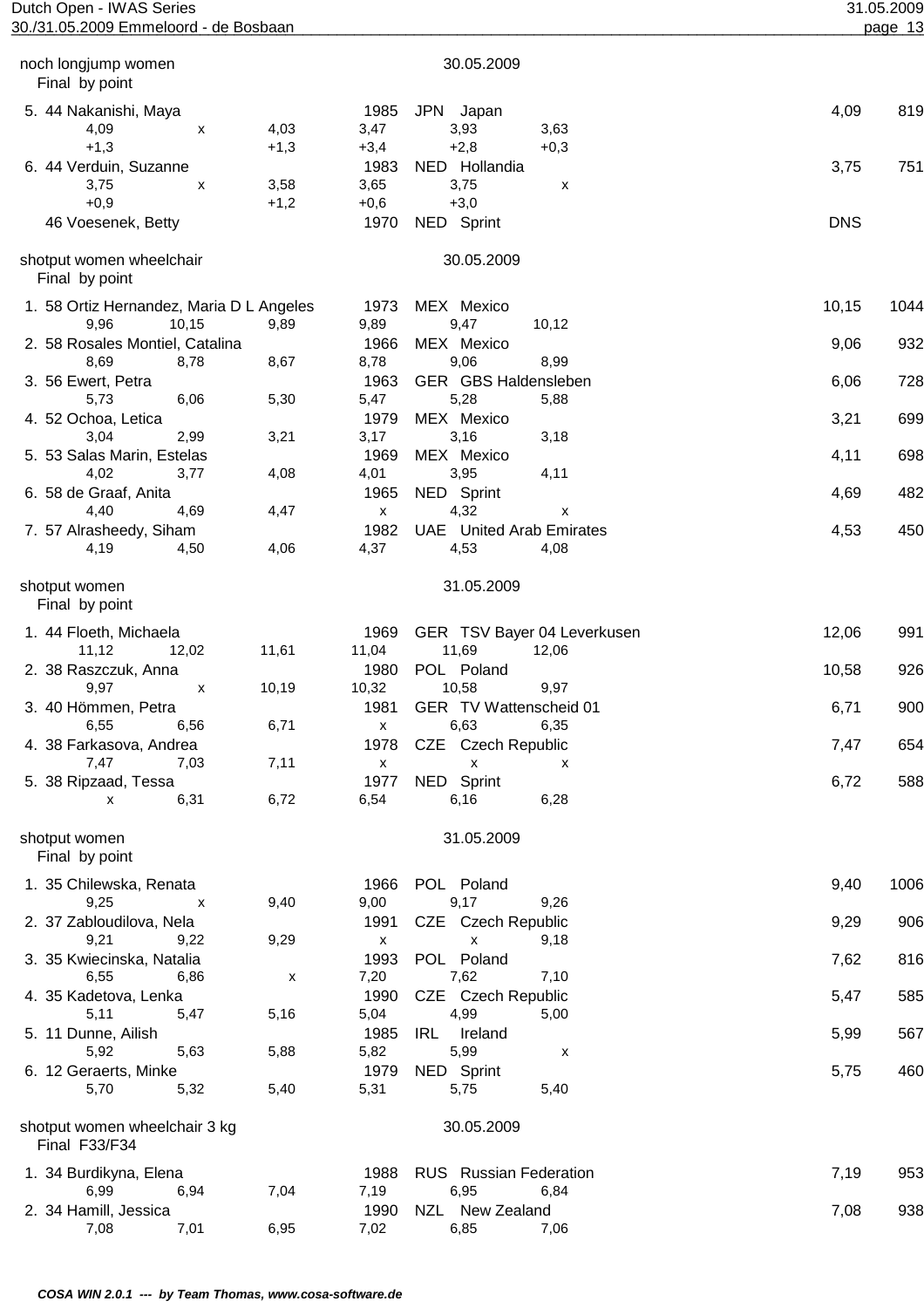| Dutch Open - IWAS Series                                   | 30./31.05.2009 Emmeloord - de Bosbaan |                                   | 31.05.2009<br>page 14                           |       |      |
|------------------------------------------------------------|---------------------------------------|-----------------------------------|-------------------------------------------------|-------|------|
| noch shotput women wheelchair 3 kg                         |                                       |                                   | 30.05.2009                                      |       |      |
| Final F33/F34                                              |                                       |                                   |                                                 |       |      |
| 3. 34 Alzaabi, Thuraya<br>5,56<br>5,92                     | 5,93                                  | 1970<br>6,00                      | <b>UAE</b> United Arab Emirates<br>5,96<br>5,98 | 6,00  | 795  |
| 4. 34 Kober, Birgit                                        |                                       | 1971                              | GER TSV Bayer 04 Leverkusen                     | 5,95  | 788  |
| 5,91<br>5,80<br>5. 34 Aarden, Angelique                    | 5,95                                  | 5,30<br>1969                      | 5,79<br>5,50<br>NED Sprint                      | 4,83  | 640  |
| 4,53<br>4,26                                               | 4,54                                  | 4,55                              | 4,53<br>4,83                                    |       |      |
| discus women<br>Final F38                                  |                                       |                                   | 31.05.2009                                      |       |      |
| 1. 38 Raszczuk, Anna                                       |                                       | 1980                              | POL Poland                                      | 24,07 |      |
| 23,18<br>24,07<br>2. 38 Chladkova, Ilona                   | 23,65                                 | 22,42<br>1978                     | 23,22<br>x<br>CZE Czech Republic                | 19,26 |      |
| 18,96<br>18,71                                             | 16,19                                 | 18,00                             | 19,26<br>17,89                                  |       |      |
| 3. 38 Farkasova, Andrea                                    |                                       | 1978                              | CZE Czech Republic                              | 17,15 |      |
| 15,62<br>15,69<br>4. 38 Ripzaad, Tessa                     | 16,29                                 | X<br>1977                         | 16,27<br>17,15<br>NED Sprint                    | 14,03 |      |
| 13,54<br>12,19                                             | 13,63                                 | 14,03                             | 12,87<br>12,59                                  |       |      |
| 5. 46 Voesenek, Betty                                      |                                       | 1970                              | NED Sprint                                      | 10,63 |      |
| 10,32<br>9,32                                              | 10,63                                 | 10,35                             | 9,93<br>10,21                                   |       |      |
| discus women wheelchair 1 kg<br>Final by point             |                                       |                                   | 30.05.2009                                      |       |      |
| 1. 57 Barry, Orla                                          |                                       | 1989                              | IRL<br>Ireland                                  | 26,61 | 1008 |
| 23,09<br>25,48<br>2. 51 Wayland, Catherine                 | 24,53                                 | 25,72<br>1975                     | 25,51<br>26,61<br>IRL<br>Ireland                | 5,71  | 940  |
| 5,51<br>5,26                                               | 5,49                                  | 5,52                              | 5,50<br>5,71                                    |       |      |
| 3. 58 Rosales Montiel, Catalina                            |                                       | 1966                              | MEX Mexico                                      | 27,00 | 858  |
| 25,23<br>25,60<br>4. 58 Ortiz Hernandez, Maria D L Angeles | 26,66                                 | 26,68<br>1973                     | 27,00<br>25,43<br>MEX Mexico                    | 23,62 | 751  |
| 18,81<br>22,20                                             | 23,62                                 | 20,46                             | 23,30<br>23,40                                  |       |      |
| 5. 53 Tallon, Rosemary                                     |                                       |                                   | 1963 IRL Ireland                                | 10,67 | 718  |
| 10,67<br>10,25<br>6. 57 Alrasheedy, Siham                  | 10,25                                 | 10,23<br>1982                     | 9,52<br>8,90<br><b>UAE</b> United Arab Emirates | 21,58 | 686  |
| 20,02<br>19,93                                             | 20,16                                 | 21,58                             | 19,82<br>20,79                                  |       |      |
| 7. 58 Velasco Reyes, Jeny                                  |                                       | 1977                              | MEX Mexico                                      | 21,15 | 672  |
| 21,15<br>19,33                                             | 19,94                                 | 19,94                             | 19,05<br>20,63                                  |       |      |
| 8. 56 Ewert, Petra<br>14,49<br>14,85                       | $\overline{\phantom{a}}$              | 1963<br>13,02                     | GER GBS Haldensleben<br>11,82<br>$\sim$         | 14,85 | 566  |
| 9. 58 de Graaf, Anita                                      |                                       |                                   | 1965 NED Sprint                                 | 12,58 | 400  |
| 12,02<br>10,39                                             | 12,58                                 |                                   |                                                 |       |      |
| discus women<br>Final by point                             |                                       |                                   | 31.05.2009                                      |       |      |
| 1. 35 Chilewska, Renata                                    |                                       | 1966                              | POL Poland                                      | 25,32 | 1054 |
| 25,32<br>23,04<br>2. 44 Floeth, Michaela                   | х                                     | $\boldsymbol{\mathsf{x}}$<br>1969 | X<br>х<br>GER TSV Bayer 04 Leverkusen           | 35,09 | 928  |
| 35,09<br>x                                                 | 31,39                                 | 32,95                             | 32,52<br>33,52                                  |       |      |
| 3. 35 Kwiecinska, Natalia                                  |                                       | 1993                              | POL Poland                                      | 21,92 | 912  |
| 19,00<br>х<br>4. 11 Dunne, Ailish                          | 21,57                                 | 21,92<br>1985                     | 18,14<br>X<br>IRL<br>Ireland                    | 13,62 | 352  |
| 12,69<br>x                                                 | 13,09                                 | 12,32                             | 13,62<br>X                                      |       |      |
| discus women wheelchair 1 kg<br>Final F33/F34              |                                       |                                   | 30.05.2009                                      |       |      |
| 1. 34 Brämer-Skowronek, Marie                              |                                       | 1990                              | GER GBS Haldensleben                            | 18,11 | 947  |
| 14,72<br>16,15<br>2. 34 Kober, Birgit                      | 15,28                                 | 14,25<br>1971                     | 17,07<br>18,11<br>GER TSV Bayer 04 Leverkusen   | 17,58 | 919  |
| 12,62<br>15,63                                             | 16,70                                 | 16,86                             | 15,24<br>17,58                                  |       |      |
| 3. 34 Hamill, Jessica                                      |                                       | 1990                              | NZL New Zealand                                 | 17,23 | 901  |
| 16,18<br>15,76                                             | 16,67                                 | 16,33                             | 15,83<br>17,23                                  |       |      |